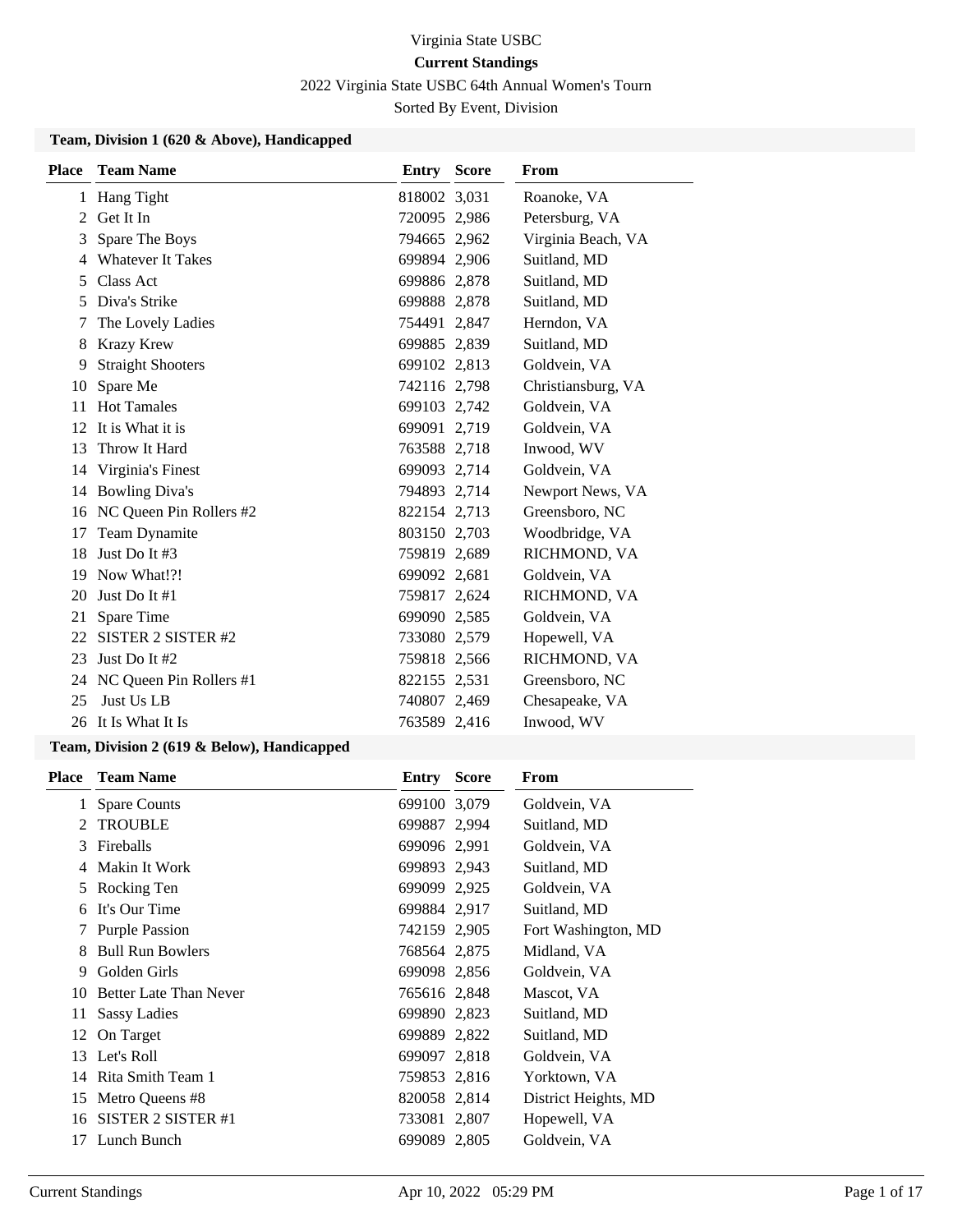2022 Virginia State USBC 64th Annual Women's Tourn

Sorted By Event, Division

#### **Team, Division 2 (619 & Below), Handicapped**

| <b>Place</b> | <b>Team Name</b>                  | <b>Entry Score</b> | From               |
|--------------|-----------------------------------|--------------------|--------------------|
|              | 18 Quiet Storm                    | 699891 2,774       | Suitland, MD       |
| 19           | <b>Spare Parts</b>                | 699101 2,771       | Goldvein, VA       |
| 20           | Unpredictables                    | 798451 2,770       | Burboursville, VA  |
| 21           | <b>Sassy Strikers</b>             | 818073 2,768       | Covington, VA      |
|              | 22 Metro Queens #2                | 759845 2,751       | Lanham, MD         |
| 23           | Dam that 10 Pin!                  | 818009 2,747       | Mechanicsville, VA |
|              | 24 The Strugglers                 | 789069 2,745       | Chesapeake, VA     |
| 25           | No Pressure                       | 749772 2,717       | Oxon Hill, MD      |
|              | 26 SISTER 2 SISTER #3             | 733079 2,707       | Hopewell, VA       |
| 27           | Just Do It #4                     | 759820 2,693       | RICHMOND, VA       |
|              | 28 Sooo Close                     | 711091 2,685       | Lexington, VA      |
| 29           | <b>Bowling Pals</b>               | 699095 2,682       | Goldvein, VA       |
|              | 30 The Lunch Bunch                | 699088 2,654       | Goldvein, VA       |
|              | 31 Bring It On                    | 699892 2,623       | Suitland, MD       |
|              | 32 Outpost Girls                  | 818094 2,581       | Covington, VA      |
|              | 33 Purple Haze                    | 765623 2.563       | Clifton Forge, VA  |
|              | Treasure Traces Constale Constale |                    |                    |

# **Team, Team Scratch, Scratch**

| <b>Place – Team Name</b> | <b>Entry Score From</b> |                           |
|--------------------------|-------------------------|---------------------------|
| 1 Just Do It $#2$        |                         | 759818 2,176 RICHMOND, VA |
|                          |                         |                           |

## **Doubles, Division 1 (310 & Above), Handicapped**

| Place | <b>Team Name</b>                                    | <b>Entry Score</b> | <b>From</b>        |
|-------|-----------------------------------------------------|--------------------|--------------------|
|       | 1 Whittle Bailey G. \ Waldron Kaylee N.             | 794665 1,570       | Virginia Beach, VA |
| 2     | Brown Charita L. \ Hock Sara A.                     | 759817 1,518       | RICHMOND, VA       |
| 3     | Peck Linda N. \ Roath Peggy W.                      | 699088 1,491       | Goldvein, VA       |
| 4     | Queen Karen S. \ Williams Felicia A.                | 699886 1,476       | Suitland, MD       |
| 5     | Bellemare Jennifer L. \Chumley-Brockner<br>Sherry E | 699102 1,461       | Goldvein, VA       |
| 6     | Swift Verna \ Brooks Deborah A.                     | 699096 1,458       | Goldvein, VA       |
| 7     | Parham Diane H. \ Coleman Carolyn A.                | 733080 1,450       | Hopewell, VA       |
| 7     | Hansen Shelly M. \ Morris Christine N.              | 699092 1,450       | Goldvein, VA       |
| 9     | Coleman Patricia Y. \ Hatch Sherri S.               | 720095 1,440       | Petersburg, VA     |
| 10    | Love Verniece A. \Turner Lisa F.                    | 759818 1,435       | RICHMOND, VA       |
| 11    | Allen Sheila F. $\setminus$ Schiavone Lillian A.    | 759819 1,433       | RICHMOND, VA       |
| 12    | Jeffries Cathy L. $\setminus$ Lyall Mary E.         | 699103 1,425       | Goldvein, VA       |
| 13    | Crisman Brenda M. \ Clark April L.                  | 763588 1,419       | Inwood, WV         |
| 14    | Simmons Lenida J. \ Jamison Theresa                 | 822155 1,417       | Greensboro, NC     |
| 15    | Peck Joyce R. \ Friend Sandra L.                    | 699090 1,416       | Goldvein, VA       |
| 16    | Weaver Lisa J. $\Set{Strowbridge April E.}$         | 763589 1,413       | Inwood, WV         |
| 17    | Lloyd Denise M. $\langle$ Tripp Bridgette J.        | 822154 1,412       | Greensboro, NC     |
| 17    | Morrisey Eva M. $\setminus$ Taylor Candice S.       | 699885 1,412       | Suitland, MD       |
| 19    | Tousignant Jana M. \ Ennis Melinda A.               | 754491 1,410       | Herndon, VA        |
| 20    | Briscoe Patricia B. \ Higgins Thelma G.             | 699893 1,409       | Suitland, MD       |
| 21    | Hollins Michelle R. $\setminus$ Jordan Catherine J. | 699888 1,404       | Suitland, MD       |
| 22    | Jackson Phyllis V. \Timms Angela E.                 | 754491 1,403       | Herndon, VA        |
| 23    | Taylor-Jones Sandra E. \ Ross Beverly W.            | 699894 1.396       | Suitland, MD       |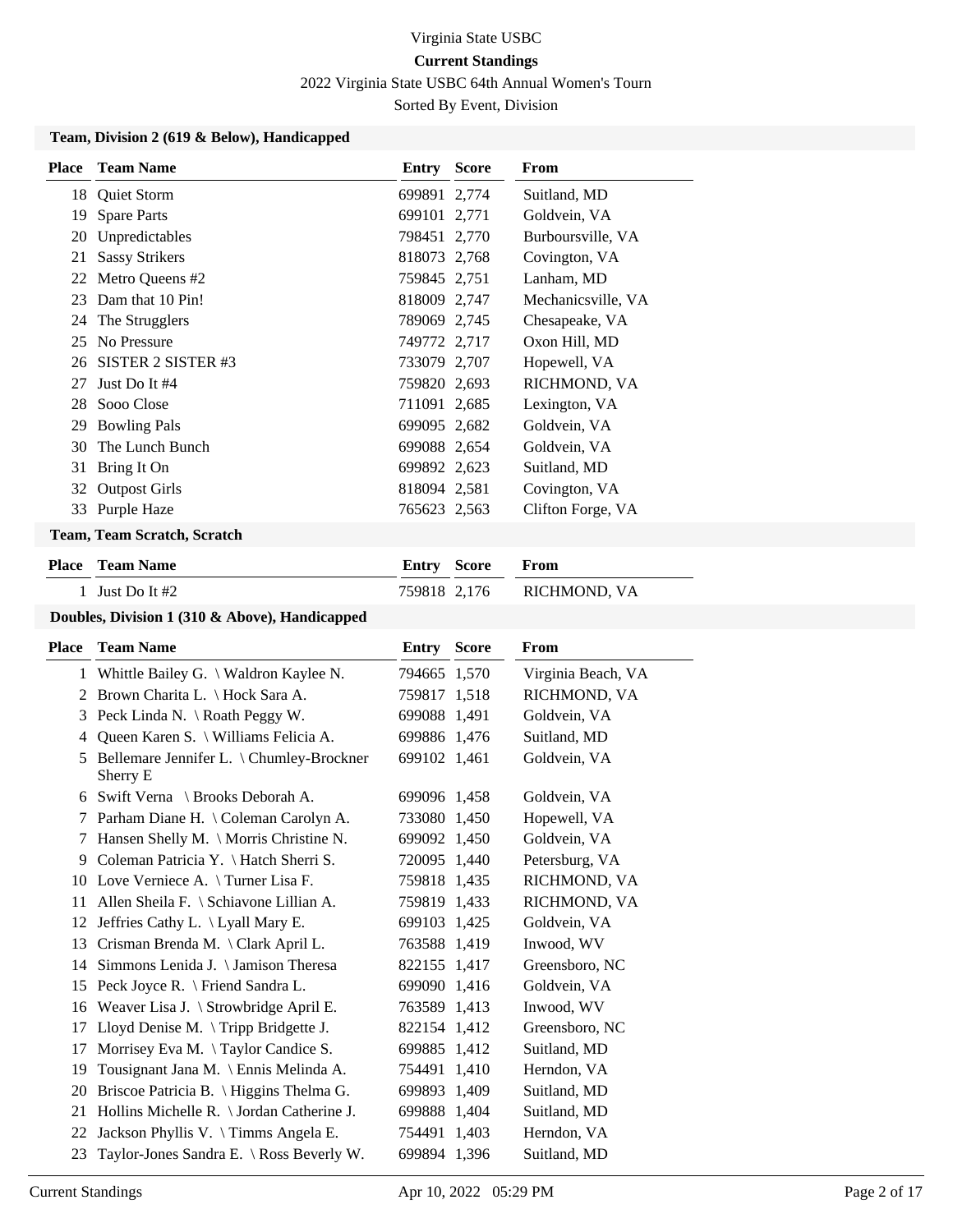2022 Virginia State USBC 64th Annual Women's Tourn

Sorted By Event, Division

#### **Doubles, Division 1 (310 & Above), Handicapped**

| <b>Place</b> | <b>Team Name</b>                           | <b>Entry Score</b> | From               |
|--------------|--------------------------------------------|--------------------|--------------------|
|              | 24 Stone Wandra E. \ Sweet Melanie S.      | 699888 1,388       | Suitland, MD       |
|              | 25 Ramey Virginia M. \ Brettle Kat L.      | 742116 1,385       | Christiansburg, VA |
|              | 26 Watson Josie F. \ Gorham Lottie C.      | 699093 1,378       | Goldvein, VA       |
| 27           | Stroud Laverne \ Ward Wallicia C.          | 733080 1,376       | Hopewell, VA       |
|              | 28 Brown Nicole A. \ Holton Pamela G.      | 699885 1,373       | Suitland, MD       |
| 29           | Hagens-Gant Lenora M. \ Booth Alice M.     | 728839 1,368       | Waldorf, MD        |
| 30           | Dobbins Deitra A. \ Cobbs Robin O.         | 822155 1,365       | Greensboro, NC     |
| 31           | Smith Donna M. \ Spalding Jessica L.       | 699095 1,364       | Goldvein, VA       |
|              | 32 Williams Maythis A. \ Key Lutricia B.   | 699886 1,362       | Suitland, MD       |
|              | 32 Brown Jennifer M. \ Sams Yasmine S.     | 794665 1,362       | Virginia Beach, VA |
|              | 34 Brown Vickie A. \ Blunt April L.        | 759817 1,361       | RICHMOND, VA       |
| 35           | Lanum Debora A. \ Pryor Isabelle R.        | 699093 1,348       | Goldvein, VA       |
|              | 36 Payne Kathy D. \ Dwyer Melissa J.       | 818002 1,344       | Roanoke, VA        |
| 37           | Harbison Crystal R. \ Goode Kathleen B.    | 803150 1,339       | Woodbridge, VA     |
| 38           | Roach Verna M. \ Brown Tammy D.            | 720095 1,338       | Petersburg, VA     |
| 39           | Milstead Veronica E. \ Johnson Patricia A. | 728838 1,335       | Waldorf, MD        |
| 40           | Goode Denita D. \ Perry Jolita D.          | 803150 1,333       | Woodbridge, VA     |
| 41           | Gourdine Sandra J. \ Greene-Nowden Laverne | 699889 1,329       | Suitland, MD       |
| 42           | Christiansen Kay A. \ Rhymes Sheryl A.     | 699090 1,321       | Goldvein, VA       |
| 43           | Stern Patricia S. \ Burke Lisa A.          | 699103 1,309       | Goldvein, VA       |
| 44           | Rumburg Dawn M. \ Pittinger Adrienne       | 794893 1,305       | Newport News, VA   |
| 45           | DeCerbo Bonnie E. \ Hakenson Nancy D.      | 699091 1,301       | Goldvein, VA       |
| 46           | Coleman Alice M. $\langle$ Murphy Izon R.  | 733081 1,290       | Hopewell, VA       |
| 47           | Pugh Mary A. \ Rowlett Kristin L.          | 759818 1,289       | RICHMOND, VA       |
| 48           | Vaughan Marsha W. \ Haffner Cathleen       | 699091 1,285       | Goldvein, VA       |
| 49           | Martin Christy L. \Taylor Kathy S.         | 818002 1,265       | Roanoke, VA        |
| 50           | Manahl Kelly D. \ Hatfield Tammy L.        | 699092 1,262       | Goldvein, VA       |
| 51           | Parker Princess A. \ Stamper Kristen       | 822154 1,218       | Greensboro, NC     |
| 52           | Shelor Robyn A. \ Curtis Janice E.         | 763589 1,195       | Inwood, WV         |
|              | 53 Boykins Ethel D. \ Jones Eldeana M.     | 740807 1,031       | Chesapeake, VA     |

#### **Doubles, Division 2 (309 & Below), Handicapped**

|     | <b>Place</b> Team Name                            | <b>Entry Score</b> | <b>From</b>        |
|-----|---------------------------------------------------|--------------------|--------------------|
|     | 1 Ramey Ashley L. \ Latimore Patricia M.          | 699884 1,572       | Suitland, MD       |
|     | 2 Harrison Lorraine B. \ Nelson Shirley A.        | 699894 1,550       | Suitland, MD       |
|     | 3 Paulovich Virginia B. \ Forte Sara E.           | 789069 1,487       | Chesapeake, VA     |
|     | 4 Petty Tracy $\setminus$ Giles Cindy A.          | 699100 1,482       | Goldvein, VA       |
|     | 5 McOsker Vanessa \ Brown Dana                    | 699100 1,474       | Goldvein, VA       |
|     | 6 Thomas Patricia A. $\setminus$ Sale Jennifer L. | 818009 1,473       | Mechanicsville, VA |
| 7   | Jessie Rebecca H. \ Witmer Delana D.              | 765616 1,471       | Mascot, VA         |
| 8.  | Goff Donna \ Midkiff Crystal M.                   | 818073 1,456       | Covington, VA      |
|     | 9 Young Tameka D. \ Harden Ursula A.              | 699887 1,443       | Suitland, MD       |
| 10  | Bailey Jacqueline H. \ Jackson Deborah            | 749772 1,433       | Oxon Hill, MD      |
| 11- | Dyson Lorraine L. \Taylor Kathleen M.             | 728839 1,427       | Waldorf, MD        |
| 12  | Colding Tina L. $\setminus$ Brown Carolyn A.      | 699892 1,426       | Suitland, MD       |
| 13  | Kifer Jannette E. \ Williams Lavangelene A.       | 699102 1,422       | Goldvein, VA       |
| 14  | Campion Joan J. \ Lombardi Gae M.                 | 699099 1,421       | Goldvein, VA       |
|     |                                                   |                    |                    |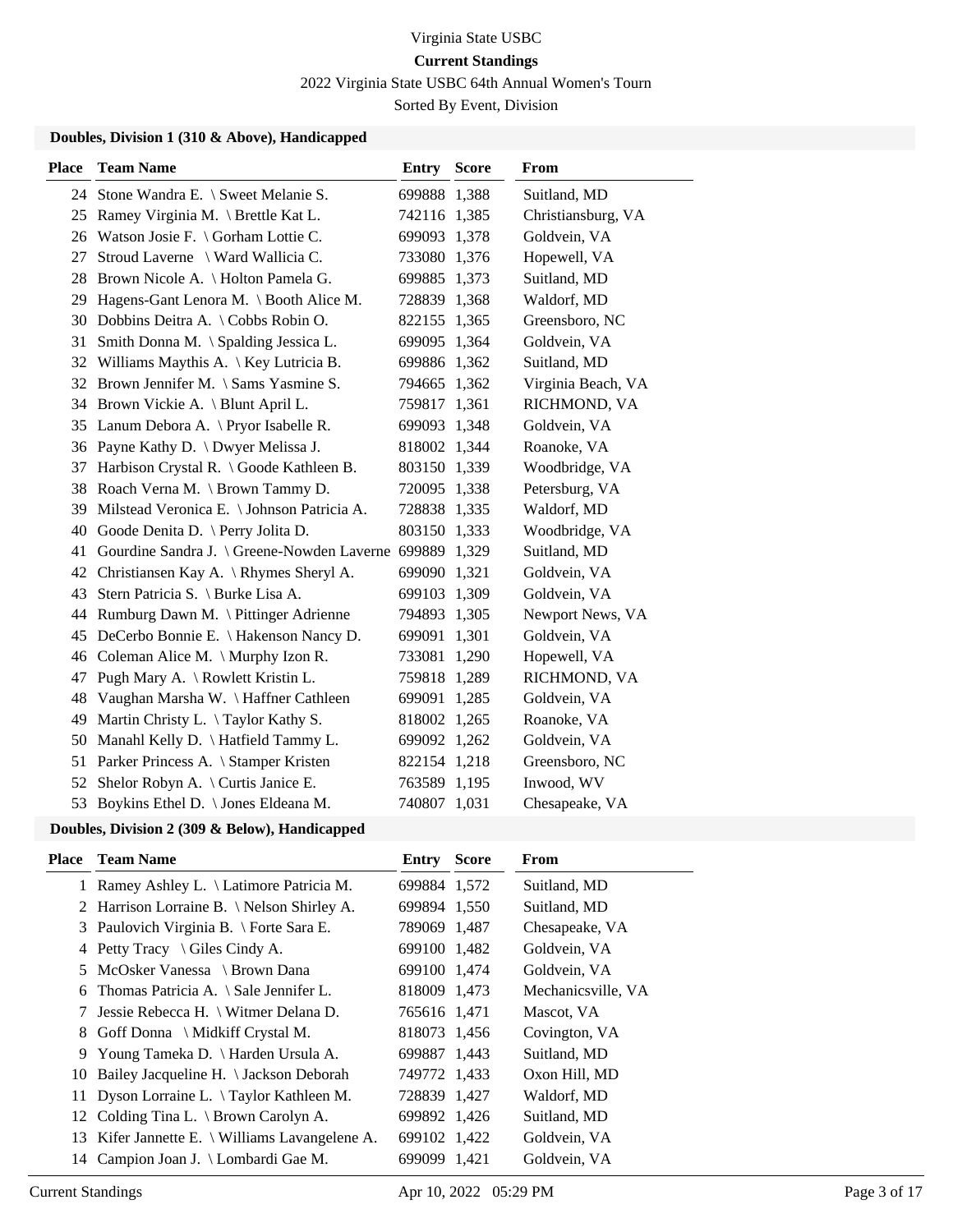2022 Virginia State USBC 64th Annual Women's Tourn

Sorted By Event, Division

## **Doubles, Division 2 (309 & Below), Handicapped**

| <b>Place</b> | <b>Team Name</b>                                             | Entry        | <b>Score</b> | From                 |
|--------------|--------------------------------------------------------------|--------------|--------------|----------------------|
|              | 15 Garrett-Acors Mersheila C. \ Brown Sandra D. 699890 1,418 |              |              | Suitland, MD         |
|              | 16 Nelson Carol L. \ Chiles Sarah E.                         | 798451       | 1,417        | Burboursville, VA    |
| 17           | Johnson Corlitta R. \ Kebere Toeke'Shea A.                   | 742159 1,411 |              | Fort Washington, MD  |
| 18           | Craig Rozinia E. \ Green Yoketa I.                           | 699884 1,408 |              | Suitland, MD         |
| 19           | Shaw Taysha L. \ Simmons Valdenia V.                         | 699893 1,406 |              | Suitland, MD         |
| 19           | Boyd Bettsie M. \Copper Zinabeth                             | 842235 1,406 |              | Falls Church, VA     |
| 21           | Leeper Shana R. \ Newby LaTisha G.                           | 733081 1,403 |              | Hopewell, VA         |
| 22           | Gray Lita F. $\setminus$ Gathers Ruth E.                     | 699890 1,402 |              | Suitland, MD         |
| 23           | Mathews Phyllis A. \ Molnar Pamela J.                        | 699101 1,399 |              | Goldvein, VA         |
| 24           | Taylor Barbara J. \ Funderburk Linda A.                      | 759845 1,395 |              | Lanham, MD           |
| 25           | Buchanan Elizabeth W. \ Alexander Janet R.                   | 699096 1,394 |              | Goldvein, VA         |
| 26           | Myers Karen Y. \ Jenifer Judy A.                             | 728837 1,393 |              | Waldorf, MD          |
| 27           | Caine Wilda \ Dorsey Gina M.                                 | 699887 1,389 |              | Suitland, MD         |
| 28.          | Milstead Catherine L. \ Harkins Rita W.                      | 728838 1,388 |              | Waldorf, MD          |
|              | 29 Crump Tasha L. \Ahlgrim Yvonne B.                         | 759820 1,382 |              | RICHMOND, VA         |
| 29           | McLaughlin Doris C. \ Crowder Brooke A.                      | 818094 1,382 |              | Covington, VA        |
| 29           | Johnson Thelma E. \ Ford Patricia A.                         | 728840 1,382 |              | Waldorf, MD          |
| 29           | Brown Sharon A. \ Johnson Terrey E.                          | 728840 1,382 |              | Waldorf, MD          |
|              | 33 Hall Shirley P. \ Staten Lillian M.                       | 820058 1,380 |              | District Heights, MD |
| 33           | Kinnear Renee A. \ Ferrer Carol L.                           | 768564 1,380 |              | Midland, VA          |
| 35           | Bayliss Margaret A. \ Thornburg Dawn C.                      | 763588 1,376 |              | Inwood, WV           |
|              | 36 Ford Lisa M. \ Butler Kimberly M.                         | 728837 1,375 |              | Waldorf, MD          |
| 37           | McDaniel Jo Ann \ Garrett Betty Jo                           | 711091 1,373 |              | Lexington, VA        |
|              | 38 Powell-Lee Patricia A. \ Williams-Hampton<br>Phyllis      | 742159 1,371 |              | Fort Washington, MD  |
|              | 38 Yuengert Teresa \Adams Doreen                             | 699101 1,371 |              | Goldvein, VA         |
| 40           | Scartz Rita A. \ Joseph Petra C.                             | 699095 1,369 |              | Goldvein, VA         |
|              | 41 Ullman Carrie A. \ Hudson Lucretia J.                     | 699089 1,365 |              | Goldvein, VA         |
|              | 42 Bland Wanda B. \ Hayslett Dorothy B.                      | 818094 1,364 |              | Covington, VA        |
|              | 43 DeBat Tabitha M. \Davidson Cayla M.                       | 765623 1,363 |              | Clifton Forge, VA    |
|              | 44 Harris Janelle S. \ Fellhauer Janet J.                    | 818009 1,361 |              | Mechanicsville, VA   |
|              | 45 Proctor Jacqueline F. \ Bivens Margaret V.                | 728841 1,360 |              | Waldorf, MD          |
|              | 46 Ratliff Kanoa A. \ Smith Anne H.                          | 768564 1,359 |              | Midland, VA          |
| 47           | Jackson Nicole D. \ Barnette Keshia M.                       | 759819 1,358 |              | RICHMOND, VA         |
| 48.          | Schlosser Linda D. \ Jaco Patricia A.                        | 699098 1,357 |              | Goldvein, VA         |
|              | 49 Layton Betty \ Smithers Brenda S.                         | 818073 1,355 |              | Covington, VA        |
|              | 50 Woodland Violet \ Houston Alenda M.                       | 728842 1,354 |              | Waldorf, MD          |
| 51           | McKenzie Kathy B. \ Booth Sherry L.                          | 728842 1,351 |              | Waldorf, MD          |
|              | 52 Mack Stacie M. \ Clover Patricia O.                       | 820058 1,350 |              | District Heights, MD |
|              | 52 Gravely Therese L. \ LaPointe Geana M.                    | 759853 1,350 |              | Yorktown, VA         |
| 54           | Smestad Kathy J. \Thomas Robbie K.                           | 765623 1,349 |              | Clifton Forge, VA    |
| 55           | DeWoody Shirley J. \ Krause Kimberly A.                      | 789069 1,339 |              | Chesapeake, VA       |
| 55           | Leach-Giles Angela P. \Gillespie Andrea D.                   | 699891       | 1,339        | Suitland, MD         |
|              | 55 Dowling Sheilane P. \ Gaddy Young S.                      | 794893 1,339 |              | Newport News, VA     |
| 58           | Hunt Annie L. \ McGill Dorothy J.                            | 749772 1,337 |              | Oxon Hill, MD        |
| 59           | Chronister Judy C. \ Chambers Glenda L.                      | 699089 1,335 |              | Goldvein, VA         |
| 60           | Daniel Rebecca P. \ Lucas Terry M.                           | 699098 1,334 |              | Goldvein, VA         |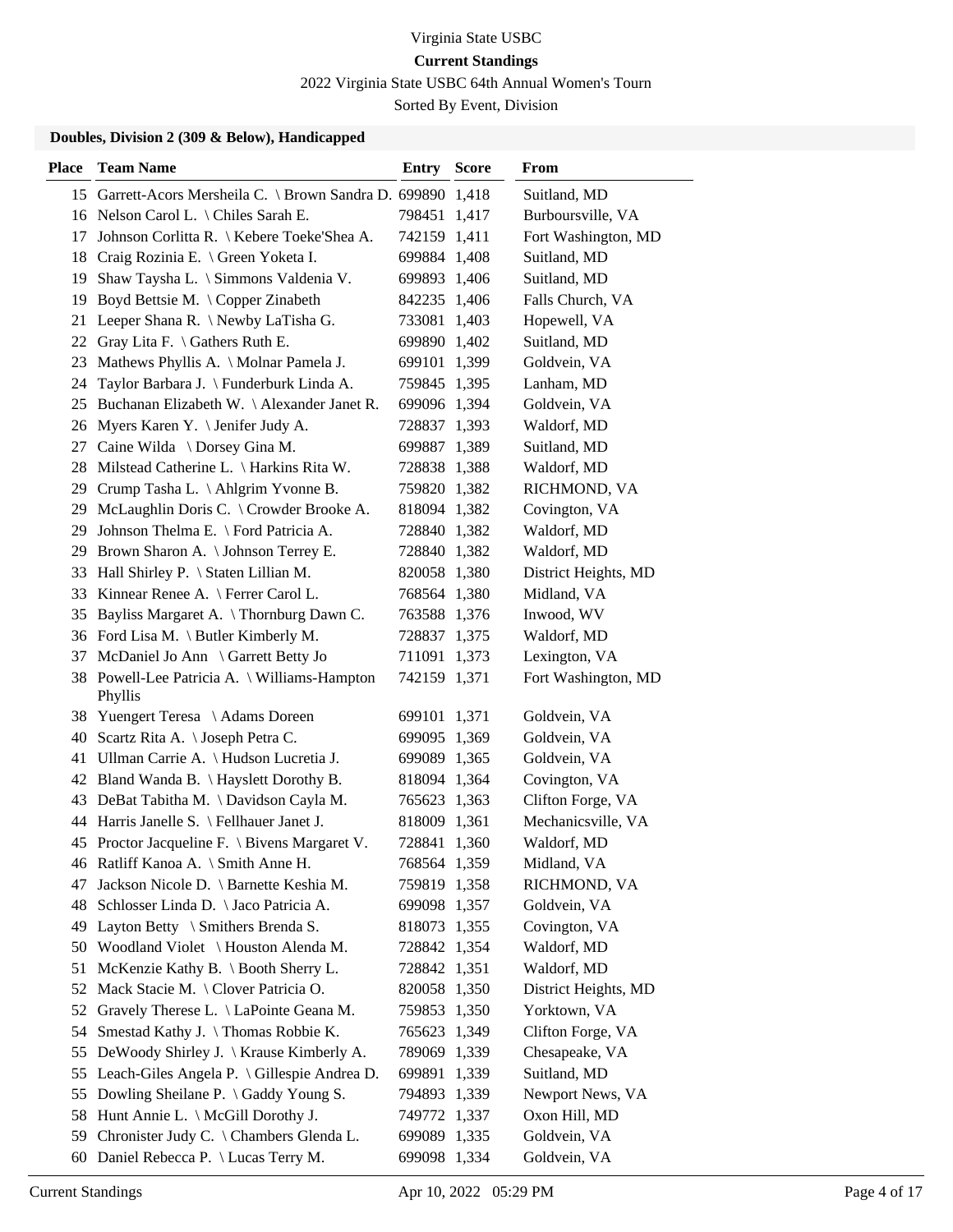2022 Virginia State USBC 64th Annual Women's Tourn

Sorted By Event, Division

## **Doubles, Division 2 (309 & Below), Handicapped**

| 60 Young Penny \Newman Donna R.<br>699099 1,334<br>Goldvein, VA<br>Midgett Glennis \ Goode Roslyn D.<br>733079 1,330<br>Hopewell, VA<br>62<br>Green Rebecca A. \Taylor Racquel Y.<br>759820 1,326<br>RICHMOND, VA<br>63<br>Thomas Brenda S. \ Greene Tonie M.<br>699889 1,322<br>Suitland, MD<br>64<br>65 Bender Susan A. \ Smith Rita<br>759853 1,320<br>Yorktown, VA<br>66 Bulow Dianne M. \Dorsey Sylvia E.<br>699097 1,319<br>Goldvein, VA<br>Knost Cheryl L. \ Newton Sheri C.<br>742116 1,316<br>Christiansburg, VA<br>67<br>Carroll Jacqueline A. \ Stephan Virginia A.<br>Goldvein, VA<br>699097 1,313<br>68<br>69 McDaniel Theresa L. \ Eure-Robinson<br>740807 1,306<br>Chesapeake, VA<br>Patience<br>70 Martin Bobbie J. \ Bigbie Diane L.<br>765616 1,298<br>Mascot, VA<br>71 Butler Angela L. \ Baucum Cliftina<br>Lanham, MD<br>759845 1,296<br>72 Brookman Barbara A. \ Mitchem Billie S.<br>699088 1,293<br>Goldvein, VA<br>73 Leach Kimberly A. \ Reed Veronica B.<br>Suitland, MD<br>699891 1,291<br>74 Stroman Cordelia O. \Tolson Wanda A.<br>699892 1,283<br>Suitland, MD<br>75 Will Virginia K \ Edwards Ruth T.<br>Lexington, VA<br>711091 1,272<br>76 Morrison Deanna N. \ Elliott Zotelia D.<br>Hopewell, VA<br>733079 1,257<br>77 Rutledge Karen R. \ Young Valerie A.<br>Waldorf, MD<br>728841 1,221<br><b>Doubles, Doubles Scratch, Scratch</b><br><b>Team Name</b><br><b>Entry Score</b><br>From<br>1 Love Verniece A. \Turner Lisa F.<br>759818 1,246<br>RICHMOND, VA<br>2 Pugh Mary A. \ Rowlett Kristin L.<br>759818 1,088<br>RICHMOND, VA<br>3 Williams Maythis A. \ Key Lutricia B.<br>699886 951<br>Suitland, MD<br>4 Martin Christy L. \Taylor Kathy S.<br>818002 908<br>Roanoke, VA<br>Singles, Division 1 (155 & Above), Handicapped<br><b>Score</b><br><b>Team Name</b><br><b>Entry</b><br>From<br>Thornburg Dawn C.<br>763588 827<br>Inwood, WV<br>1<br>Sams Yasmine S.<br>794665 814<br>Virginia Beach, VA<br>2<br>Martin Christy L.<br>818002 801<br>Roanoke, VA<br>3<br>4 Weaver Lisa J.<br>763589 785<br>Inwood, WV<br>Newby LaTisha G.<br>Hopewell, VA<br>733081 754<br>5<br>Young Tameka D.<br>699887 754<br>Suitland, MD<br>5<br>Jordan Catherine J.<br>699888 753<br>Suitland, MD<br>7<br>Roath Peggy W.<br>699088 750<br>Goldvein, VA<br>8<br>Hatch Sherri S.<br>Petersburg, VA<br>720095 748<br>9<br>Greene Tonie M.<br>699889 748<br>Suitland, MD<br>9<br>11 Love Verniece A.<br>759818 747<br>RICHMOND, VA<br>Ahlgrim Yvonne B.<br>759820 739<br>RICHMOND, VA<br>12<br>Brown Charita L.<br>759817 738<br>RICHMOND, VA<br>13<br>Newman Donna R.<br>Goldvein, VA<br>699099 738<br>13<br>Allen Sheila F.<br>759819 737<br>RICHMOND, VA<br>15<br>Sweet Melanie S.<br>699888 736<br>Suitland, MD<br>16<br>16 DeBat Tabitha M.<br>Clifton Forge, VA<br>765623 736<br>18 Bellemare Jennifer L.<br>Goldvein, VA<br>699102 733<br>19 Elliott Zotelia D.<br>733079 728 | <b>Place</b> | <b>Team Name</b> | <b>Entry Score</b> | From         |
|------------------------------------------------------------------------------------------------------------------------------------------------------------------------------------------------------------------------------------------------------------------------------------------------------------------------------------------------------------------------------------------------------------------------------------------------------------------------------------------------------------------------------------------------------------------------------------------------------------------------------------------------------------------------------------------------------------------------------------------------------------------------------------------------------------------------------------------------------------------------------------------------------------------------------------------------------------------------------------------------------------------------------------------------------------------------------------------------------------------------------------------------------------------------------------------------------------------------------------------------------------------------------------------------------------------------------------------------------------------------------------------------------------------------------------------------------------------------------------------------------------------------------------------------------------------------------------------------------------------------------------------------------------------------------------------------------------------------------------------------------------------------------------------------------------------------------------------------------------------------------------------------------------------------------------------------------------------------------------------------------------------------------------------------------------------------------------------------------------------------------------------------------------------------------------------------------------------------------------------------------------------------------------------------------------------------------------------------------------------------------------------------------------------------------------------------------------------------------------------------------------------------------------------------------------------------------------------------------------------------------------------------------------------------------------------------------------------------------------------------------------------------------------------------------------------------------------------------------------------------------------------------------------------|--------------|------------------|--------------------|--------------|
|                                                                                                                                                                                                                                                                                                                                                                                                                                                                                                                                                                                                                                                                                                                                                                                                                                                                                                                                                                                                                                                                                                                                                                                                                                                                                                                                                                                                                                                                                                                                                                                                                                                                                                                                                                                                                                                                                                                                                                                                                                                                                                                                                                                                                                                                                                                                                                                                                                                                                                                                                                                                                                                                                                                                                                                                                                                                                                                  |              |                  |                    |              |
|                                                                                                                                                                                                                                                                                                                                                                                                                                                                                                                                                                                                                                                                                                                                                                                                                                                                                                                                                                                                                                                                                                                                                                                                                                                                                                                                                                                                                                                                                                                                                                                                                                                                                                                                                                                                                                                                                                                                                                                                                                                                                                                                                                                                                                                                                                                                                                                                                                                                                                                                                                                                                                                                                                                                                                                                                                                                                                                  |              |                  |                    |              |
|                                                                                                                                                                                                                                                                                                                                                                                                                                                                                                                                                                                                                                                                                                                                                                                                                                                                                                                                                                                                                                                                                                                                                                                                                                                                                                                                                                                                                                                                                                                                                                                                                                                                                                                                                                                                                                                                                                                                                                                                                                                                                                                                                                                                                                                                                                                                                                                                                                                                                                                                                                                                                                                                                                                                                                                                                                                                                                                  |              |                  |                    |              |
|                                                                                                                                                                                                                                                                                                                                                                                                                                                                                                                                                                                                                                                                                                                                                                                                                                                                                                                                                                                                                                                                                                                                                                                                                                                                                                                                                                                                                                                                                                                                                                                                                                                                                                                                                                                                                                                                                                                                                                                                                                                                                                                                                                                                                                                                                                                                                                                                                                                                                                                                                                                                                                                                                                                                                                                                                                                                                                                  |              |                  |                    |              |
|                                                                                                                                                                                                                                                                                                                                                                                                                                                                                                                                                                                                                                                                                                                                                                                                                                                                                                                                                                                                                                                                                                                                                                                                                                                                                                                                                                                                                                                                                                                                                                                                                                                                                                                                                                                                                                                                                                                                                                                                                                                                                                                                                                                                                                                                                                                                                                                                                                                                                                                                                                                                                                                                                                                                                                                                                                                                                                                  |              |                  |                    |              |
|                                                                                                                                                                                                                                                                                                                                                                                                                                                                                                                                                                                                                                                                                                                                                                                                                                                                                                                                                                                                                                                                                                                                                                                                                                                                                                                                                                                                                                                                                                                                                                                                                                                                                                                                                                                                                                                                                                                                                                                                                                                                                                                                                                                                                                                                                                                                                                                                                                                                                                                                                                                                                                                                                                                                                                                                                                                                                                                  |              |                  |                    |              |
|                                                                                                                                                                                                                                                                                                                                                                                                                                                                                                                                                                                                                                                                                                                                                                                                                                                                                                                                                                                                                                                                                                                                                                                                                                                                                                                                                                                                                                                                                                                                                                                                                                                                                                                                                                                                                                                                                                                                                                                                                                                                                                                                                                                                                                                                                                                                                                                                                                                                                                                                                                                                                                                                                                                                                                                                                                                                                                                  |              |                  |                    |              |
|                                                                                                                                                                                                                                                                                                                                                                                                                                                                                                                                                                                                                                                                                                                                                                                                                                                                                                                                                                                                                                                                                                                                                                                                                                                                                                                                                                                                                                                                                                                                                                                                                                                                                                                                                                                                                                                                                                                                                                                                                                                                                                                                                                                                                                                                                                                                                                                                                                                                                                                                                                                                                                                                                                                                                                                                                                                                                                                  |              |                  |                    |              |
|                                                                                                                                                                                                                                                                                                                                                                                                                                                                                                                                                                                                                                                                                                                                                                                                                                                                                                                                                                                                                                                                                                                                                                                                                                                                                                                                                                                                                                                                                                                                                                                                                                                                                                                                                                                                                                                                                                                                                                                                                                                                                                                                                                                                                                                                                                                                                                                                                                                                                                                                                                                                                                                                                                                                                                                                                                                                                                                  |              |                  |                    |              |
|                                                                                                                                                                                                                                                                                                                                                                                                                                                                                                                                                                                                                                                                                                                                                                                                                                                                                                                                                                                                                                                                                                                                                                                                                                                                                                                                                                                                                                                                                                                                                                                                                                                                                                                                                                                                                                                                                                                                                                                                                                                                                                                                                                                                                                                                                                                                                                                                                                                                                                                                                                                                                                                                                                                                                                                                                                                                                                                  |              |                  |                    |              |
|                                                                                                                                                                                                                                                                                                                                                                                                                                                                                                                                                                                                                                                                                                                                                                                                                                                                                                                                                                                                                                                                                                                                                                                                                                                                                                                                                                                                                                                                                                                                                                                                                                                                                                                                                                                                                                                                                                                                                                                                                                                                                                                                                                                                                                                                                                                                                                                                                                                                                                                                                                                                                                                                                                                                                                                                                                                                                                                  |              |                  |                    |              |
|                                                                                                                                                                                                                                                                                                                                                                                                                                                                                                                                                                                                                                                                                                                                                                                                                                                                                                                                                                                                                                                                                                                                                                                                                                                                                                                                                                                                                                                                                                                                                                                                                                                                                                                                                                                                                                                                                                                                                                                                                                                                                                                                                                                                                                                                                                                                                                                                                                                                                                                                                                                                                                                                                                                                                                                                                                                                                                                  |              |                  |                    |              |
|                                                                                                                                                                                                                                                                                                                                                                                                                                                                                                                                                                                                                                                                                                                                                                                                                                                                                                                                                                                                                                                                                                                                                                                                                                                                                                                                                                                                                                                                                                                                                                                                                                                                                                                                                                                                                                                                                                                                                                                                                                                                                                                                                                                                                                                                                                                                                                                                                                                                                                                                                                                                                                                                                                                                                                                                                                                                                                                  |              |                  |                    |              |
|                                                                                                                                                                                                                                                                                                                                                                                                                                                                                                                                                                                                                                                                                                                                                                                                                                                                                                                                                                                                                                                                                                                                                                                                                                                                                                                                                                                                                                                                                                                                                                                                                                                                                                                                                                                                                                                                                                                                                                                                                                                                                                                                                                                                                                                                                                                                                                                                                                                                                                                                                                                                                                                                                                                                                                                                                                                                                                                  |              |                  |                    |              |
|                                                                                                                                                                                                                                                                                                                                                                                                                                                                                                                                                                                                                                                                                                                                                                                                                                                                                                                                                                                                                                                                                                                                                                                                                                                                                                                                                                                                                                                                                                                                                                                                                                                                                                                                                                                                                                                                                                                                                                                                                                                                                                                                                                                                                                                                                                                                                                                                                                                                                                                                                                                                                                                                                                                                                                                                                                                                                                                  |              |                  |                    |              |
|                                                                                                                                                                                                                                                                                                                                                                                                                                                                                                                                                                                                                                                                                                                                                                                                                                                                                                                                                                                                                                                                                                                                                                                                                                                                                                                                                                                                                                                                                                                                                                                                                                                                                                                                                                                                                                                                                                                                                                                                                                                                                                                                                                                                                                                                                                                                                                                                                                                                                                                                                                                                                                                                                                                                                                                                                                                                                                                  |              |                  |                    |              |
|                                                                                                                                                                                                                                                                                                                                                                                                                                                                                                                                                                                                                                                                                                                                                                                                                                                                                                                                                                                                                                                                                                                                                                                                                                                                                                                                                                                                                                                                                                                                                                                                                                                                                                                                                                                                                                                                                                                                                                                                                                                                                                                                                                                                                                                                                                                                                                                                                                                                                                                                                                                                                                                                                                                                                                                                                                                                                                                  |              |                  |                    |              |
|                                                                                                                                                                                                                                                                                                                                                                                                                                                                                                                                                                                                                                                                                                                                                                                                                                                                                                                                                                                                                                                                                                                                                                                                                                                                                                                                                                                                                                                                                                                                                                                                                                                                                                                                                                                                                                                                                                                                                                                                                                                                                                                                                                                                                                                                                                                                                                                                                                                                                                                                                                                                                                                                                                                                                                                                                                                                                                                  |              |                  |                    |              |
|                                                                                                                                                                                                                                                                                                                                                                                                                                                                                                                                                                                                                                                                                                                                                                                                                                                                                                                                                                                                                                                                                                                                                                                                                                                                                                                                                                                                                                                                                                                                                                                                                                                                                                                                                                                                                                                                                                                                                                                                                                                                                                                                                                                                                                                                                                                                                                                                                                                                                                                                                                                                                                                                                                                                                                                                                                                                                                                  | <b>Place</b> |                  |                    |              |
|                                                                                                                                                                                                                                                                                                                                                                                                                                                                                                                                                                                                                                                                                                                                                                                                                                                                                                                                                                                                                                                                                                                                                                                                                                                                                                                                                                                                                                                                                                                                                                                                                                                                                                                                                                                                                                                                                                                                                                                                                                                                                                                                                                                                                                                                                                                                                                                                                                                                                                                                                                                                                                                                                                                                                                                                                                                                                                                  |              |                  |                    |              |
|                                                                                                                                                                                                                                                                                                                                                                                                                                                                                                                                                                                                                                                                                                                                                                                                                                                                                                                                                                                                                                                                                                                                                                                                                                                                                                                                                                                                                                                                                                                                                                                                                                                                                                                                                                                                                                                                                                                                                                                                                                                                                                                                                                                                                                                                                                                                                                                                                                                                                                                                                                                                                                                                                                                                                                                                                                                                                                                  |              |                  |                    |              |
|                                                                                                                                                                                                                                                                                                                                                                                                                                                                                                                                                                                                                                                                                                                                                                                                                                                                                                                                                                                                                                                                                                                                                                                                                                                                                                                                                                                                                                                                                                                                                                                                                                                                                                                                                                                                                                                                                                                                                                                                                                                                                                                                                                                                                                                                                                                                                                                                                                                                                                                                                                                                                                                                                                                                                                                                                                                                                                                  |              |                  |                    |              |
|                                                                                                                                                                                                                                                                                                                                                                                                                                                                                                                                                                                                                                                                                                                                                                                                                                                                                                                                                                                                                                                                                                                                                                                                                                                                                                                                                                                                                                                                                                                                                                                                                                                                                                                                                                                                                                                                                                                                                                                                                                                                                                                                                                                                                                                                                                                                                                                                                                                                                                                                                                                                                                                                                                                                                                                                                                                                                                                  |              |                  |                    |              |
|                                                                                                                                                                                                                                                                                                                                                                                                                                                                                                                                                                                                                                                                                                                                                                                                                                                                                                                                                                                                                                                                                                                                                                                                                                                                                                                                                                                                                                                                                                                                                                                                                                                                                                                                                                                                                                                                                                                                                                                                                                                                                                                                                                                                                                                                                                                                                                                                                                                                                                                                                                                                                                                                                                                                                                                                                                                                                                                  |              |                  |                    |              |
|                                                                                                                                                                                                                                                                                                                                                                                                                                                                                                                                                                                                                                                                                                                                                                                                                                                                                                                                                                                                                                                                                                                                                                                                                                                                                                                                                                                                                                                                                                                                                                                                                                                                                                                                                                                                                                                                                                                                                                                                                                                                                                                                                                                                                                                                                                                                                                                                                                                                                                                                                                                                                                                                                                                                                                                                                                                                                                                  | <b>Place</b> |                  |                    |              |
|                                                                                                                                                                                                                                                                                                                                                                                                                                                                                                                                                                                                                                                                                                                                                                                                                                                                                                                                                                                                                                                                                                                                                                                                                                                                                                                                                                                                                                                                                                                                                                                                                                                                                                                                                                                                                                                                                                                                                                                                                                                                                                                                                                                                                                                                                                                                                                                                                                                                                                                                                                                                                                                                                                                                                                                                                                                                                                                  |              |                  |                    |              |
|                                                                                                                                                                                                                                                                                                                                                                                                                                                                                                                                                                                                                                                                                                                                                                                                                                                                                                                                                                                                                                                                                                                                                                                                                                                                                                                                                                                                                                                                                                                                                                                                                                                                                                                                                                                                                                                                                                                                                                                                                                                                                                                                                                                                                                                                                                                                                                                                                                                                                                                                                                                                                                                                                                                                                                                                                                                                                                                  |              |                  |                    |              |
|                                                                                                                                                                                                                                                                                                                                                                                                                                                                                                                                                                                                                                                                                                                                                                                                                                                                                                                                                                                                                                                                                                                                                                                                                                                                                                                                                                                                                                                                                                                                                                                                                                                                                                                                                                                                                                                                                                                                                                                                                                                                                                                                                                                                                                                                                                                                                                                                                                                                                                                                                                                                                                                                                                                                                                                                                                                                                                                  |              |                  |                    |              |
|                                                                                                                                                                                                                                                                                                                                                                                                                                                                                                                                                                                                                                                                                                                                                                                                                                                                                                                                                                                                                                                                                                                                                                                                                                                                                                                                                                                                                                                                                                                                                                                                                                                                                                                                                                                                                                                                                                                                                                                                                                                                                                                                                                                                                                                                                                                                                                                                                                                                                                                                                                                                                                                                                                                                                                                                                                                                                                                  |              |                  |                    |              |
|                                                                                                                                                                                                                                                                                                                                                                                                                                                                                                                                                                                                                                                                                                                                                                                                                                                                                                                                                                                                                                                                                                                                                                                                                                                                                                                                                                                                                                                                                                                                                                                                                                                                                                                                                                                                                                                                                                                                                                                                                                                                                                                                                                                                                                                                                                                                                                                                                                                                                                                                                                                                                                                                                                                                                                                                                                                                                                                  |              |                  |                    |              |
|                                                                                                                                                                                                                                                                                                                                                                                                                                                                                                                                                                                                                                                                                                                                                                                                                                                                                                                                                                                                                                                                                                                                                                                                                                                                                                                                                                                                                                                                                                                                                                                                                                                                                                                                                                                                                                                                                                                                                                                                                                                                                                                                                                                                                                                                                                                                                                                                                                                                                                                                                                                                                                                                                                                                                                                                                                                                                                                  |              |                  |                    |              |
|                                                                                                                                                                                                                                                                                                                                                                                                                                                                                                                                                                                                                                                                                                                                                                                                                                                                                                                                                                                                                                                                                                                                                                                                                                                                                                                                                                                                                                                                                                                                                                                                                                                                                                                                                                                                                                                                                                                                                                                                                                                                                                                                                                                                                                                                                                                                                                                                                                                                                                                                                                                                                                                                                                                                                                                                                                                                                                                  |              |                  |                    |              |
|                                                                                                                                                                                                                                                                                                                                                                                                                                                                                                                                                                                                                                                                                                                                                                                                                                                                                                                                                                                                                                                                                                                                                                                                                                                                                                                                                                                                                                                                                                                                                                                                                                                                                                                                                                                                                                                                                                                                                                                                                                                                                                                                                                                                                                                                                                                                                                                                                                                                                                                                                                                                                                                                                                                                                                                                                                                                                                                  |              |                  |                    |              |
|                                                                                                                                                                                                                                                                                                                                                                                                                                                                                                                                                                                                                                                                                                                                                                                                                                                                                                                                                                                                                                                                                                                                                                                                                                                                                                                                                                                                                                                                                                                                                                                                                                                                                                                                                                                                                                                                                                                                                                                                                                                                                                                                                                                                                                                                                                                                                                                                                                                                                                                                                                                                                                                                                                                                                                                                                                                                                                                  |              |                  |                    |              |
|                                                                                                                                                                                                                                                                                                                                                                                                                                                                                                                                                                                                                                                                                                                                                                                                                                                                                                                                                                                                                                                                                                                                                                                                                                                                                                                                                                                                                                                                                                                                                                                                                                                                                                                                                                                                                                                                                                                                                                                                                                                                                                                                                                                                                                                                                                                                                                                                                                                                                                                                                                                                                                                                                                                                                                                                                                                                                                                  |              |                  |                    |              |
|                                                                                                                                                                                                                                                                                                                                                                                                                                                                                                                                                                                                                                                                                                                                                                                                                                                                                                                                                                                                                                                                                                                                                                                                                                                                                                                                                                                                                                                                                                                                                                                                                                                                                                                                                                                                                                                                                                                                                                                                                                                                                                                                                                                                                                                                                                                                                                                                                                                                                                                                                                                                                                                                                                                                                                                                                                                                                                                  |              |                  |                    |              |
|                                                                                                                                                                                                                                                                                                                                                                                                                                                                                                                                                                                                                                                                                                                                                                                                                                                                                                                                                                                                                                                                                                                                                                                                                                                                                                                                                                                                                                                                                                                                                                                                                                                                                                                                                                                                                                                                                                                                                                                                                                                                                                                                                                                                                                                                                                                                                                                                                                                                                                                                                                                                                                                                                                                                                                                                                                                                                                                  |              |                  |                    |              |
|                                                                                                                                                                                                                                                                                                                                                                                                                                                                                                                                                                                                                                                                                                                                                                                                                                                                                                                                                                                                                                                                                                                                                                                                                                                                                                                                                                                                                                                                                                                                                                                                                                                                                                                                                                                                                                                                                                                                                                                                                                                                                                                                                                                                                                                                                                                                                                                                                                                                                                                                                                                                                                                                                                                                                                                                                                                                                                                  |              |                  |                    |              |
|                                                                                                                                                                                                                                                                                                                                                                                                                                                                                                                                                                                                                                                                                                                                                                                                                                                                                                                                                                                                                                                                                                                                                                                                                                                                                                                                                                                                                                                                                                                                                                                                                                                                                                                                                                                                                                                                                                                                                                                                                                                                                                                                                                                                                                                                                                                                                                                                                                                                                                                                                                                                                                                                                                                                                                                                                                                                                                                  |              |                  |                    |              |
|                                                                                                                                                                                                                                                                                                                                                                                                                                                                                                                                                                                                                                                                                                                                                                                                                                                                                                                                                                                                                                                                                                                                                                                                                                                                                                                                                                                                                                                                                                                                                                                                                                                                                                                                                                                                                                                                                                                                                                                                                                                                                                                                                                                                                                                                                                                                                                                                                                                                                                                                                                                                                                                                                                                                                                                                                                                                                                                  |              |                  |                    |              |
|                                                                                                                                                                                                                                                                                                                                                                                                                                                                                                                                                                                                                                                                                                                                                                                                                                                                                                                                                                                                                                                                                                                                                                                                                                                                                                                                                                                                                                                                                                                                                                                                                                                                                                                                                                                                                                                                                                                                                                                                                                                                                                                                                                                                                                                                                                                                                                                                                                                                                                                                                                                                                                                                                                                                                                                                                                                                                                                  |              |                  |                    |              |
|                                                                                                                                                                                                                                                                                                                                                                                                                                                                                                                                                                                                                                                                                                                                                                                                                                                                                                                                                                                                                                                                                                                                                                                                                                                                                                                                                                                                                                                                                                                                                                                                                                                                                                                                                                                                                                                                                                                                                                                                                                                                                                                                                                                                                                                                                                                                                                                                                                                                                                                                                                                                                                                                                                                                                                                                                                                                                                                  |              |                  |                    |              |
|                                                                                                                                                                                                                                                                                                                                                                                                                                                                                                                                                                                                                                                                                                                                                                                                                                                                                                                                                                                                                                                                                                                                                                                                                                                                                                                                                                                                                                                                                                                                                                                                                                                                                                                                                                                                                                                                                                                                                                                                                                                                                                                                                                                                                                                                                                                                                                                                                                                                                                                                                                                                                                                                                                                                                                                                                                                                                                                  |              |                  |                    |              |
|                                                                                                                                                                                                                                                                                                                                                                                                                                                                                                                                                                                                                                                                                                                                                                                                                                                                                                                                                                                                                                                                                                                                                                                                                                                                                                                                                                                                                                                                                                                                                                                                                                                                                                                                                                                                                                                                                                                                                                                                                                                                                                                                                                                                                                                                                                                                                                                                                                                                                                                                                                                                                                                                                                                                                                                                                                                                                                                  |              |                  |                    | Hopewell, VA |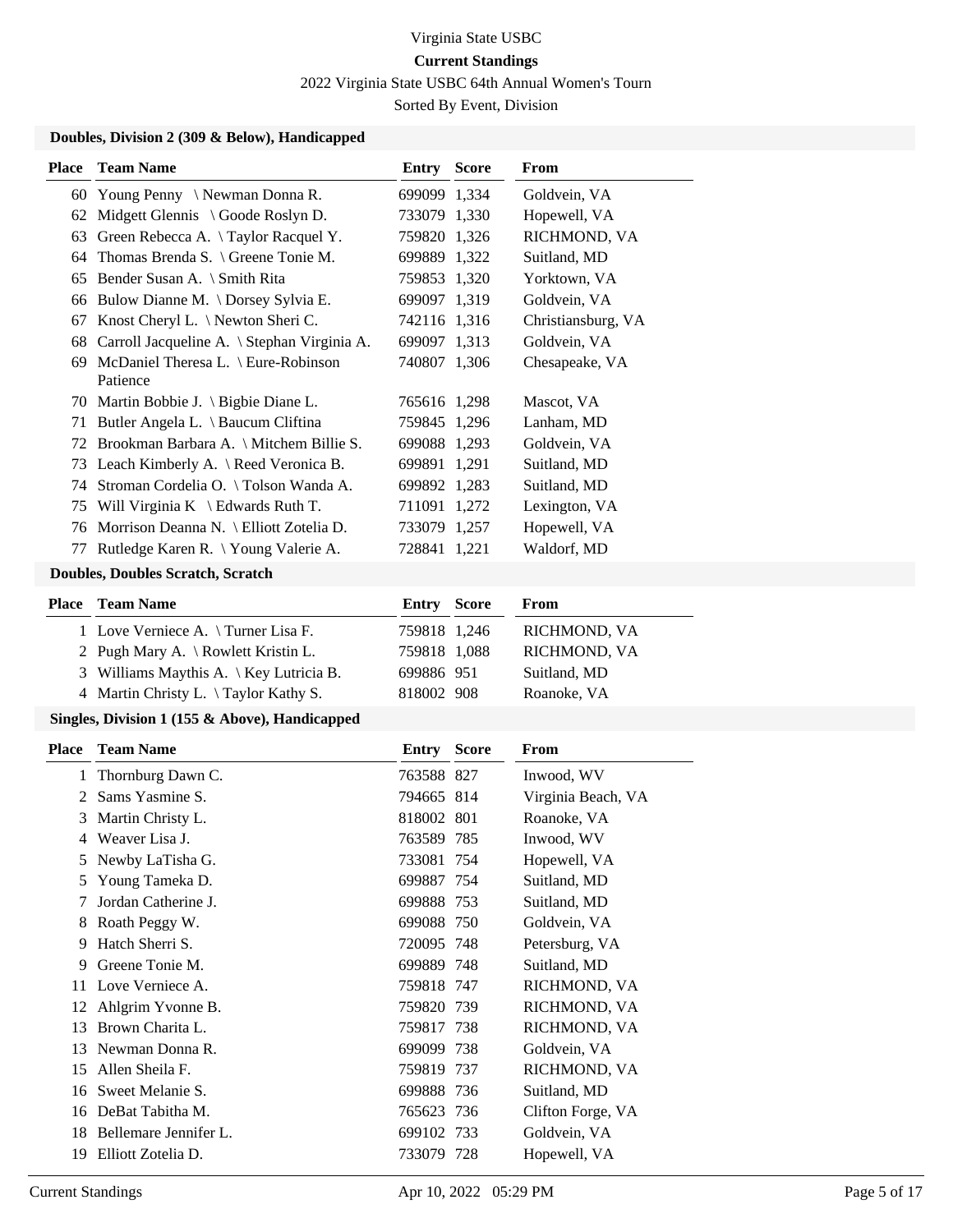2022 Virginia State USBC 64th Annual Women's Tourn

Sorted By Event, Division

## **Singles, Division 1 (155 & Above), Handicapped**

| <b>Place</b> | <b>Team Name</b>        | <b>Entry Score</b> | From                 |
|--------------|-------------------------|--------------------|----------------------|
| 20           | <b>Stamper Kristen</b>  | 822154 725         | Greensboro, NC       |
| 21           | Gourdine Sandra J.      | 699889 724         | Suitland, MD         |
| 21           | Coleman Carolyn A.      | 733080 724         | Hopewell, VA         |
| 23           | Clark April L.          | 763588 723         | Inwood, WV           |
| 24           | Christiansen Kay A.     | 699090 722         | Goldvein, VA         |
|              | 25 Krause Kimberly A.   | 789069 719         | Chesapeake, VA       |
| 25           | Johnson Patricia A.     | 728838 719         | Waldorf, MD          |
| 27           | Whittle Bailey G.       | 794665 717         | Virginia Beach, VA   |
| 28           | Coleman Patricia Y.     | 720095 716         | Petersburg, VA       |
| 29           | Simmons Valdenia V.     | 699893 714         | Suitland, MD         |
| 29           | Davidson Cayla M.       | 765623 714         | Clifton Forge, VA    |
| 31           | Rowlett Kristin L.      | 759818 710         | RICHMOND, VA         |
|              | 32 Brown Tammy D.       | 720095 709         | Petersburg, VA       |
|              | 33 Brown Sandra D.      | 699890 706         | Suitland, MD         |
| 33           | Brown Carolyn A.        | 699892 706         | Suitland, MD         |
| 35           | Gaddy Young S.          | 794893 705         | Newport News, VA     |
| 36           | Tripp Bridgette J.      | 822154 704         | Greensboro, NC       |
|              | 36 Ward Wallicia C.     | 733080 704         | Hopewell, VA         |
|              | 38 Mack Stacie M.       | 820058 701         | District Heights, MD |
| 39           | <b>Haffner Cathleen</b> | 699091 700         | Goldvein, VA         |
| 40           | Perry Jolita D.         | 803150 698         | Woodbridge, VA       |
| 41           | Swift Verna             | 699096 697         | Goldvein, VA         |
|              | 42 Manahl Kelly D.      | 699092 696         | Goldvein, VA         |
| 43           | Dwyer Melissa J.        | 818002 695         | Roanoke, VA          |
| 44           | Tolson Wanda A.         | 699892 691         | Suitland, MD         |
| 45           | Forte Sara E.           | 789069 689         | Chesapeake, VA       |
|              | 46 Parker Princess A.   | 822154 686         | Greensboro, NC       |
| 46           | Pryor Isabelle R.       | 699093 686         | Goldvein, VA         |
| 48           | Booth Alice M.          | 728839 685         | Waldorf, MD          |
| 49           | Lloyd Denise M.         | 822154 681         | Greensboro, NC       |
| 50           | Jackson Nicole D.       | 759819 680         | RICHMOND, VA         |
| 51           | Brettle Kat L.          | 742116 679         | Christiansburg, VA   |
|              | 52 McGill Dorothy J.    | 749772 678         | Oxon Hill, MD        |
| 53           | Waldron Kaylee N.       | 794665 677         | Virginia Beach, VA   |
| 54           | Myers Karen Y.          | 728837 676         | Waldorf, MD          |
| 54           | Vaughan Marsha W.       | 699091 676         | Goldvein, VA         |
| 56           | Simmons Lenida J.       | 822155 675         | Greensboro, NC       |
| 56           | Payne Kathy D.          | 818002 675         | Roanoke, VA          |
| 58           | Pugh Mary A.            | 759818 672         | RICHMOND, VA         |
| 58           | Taylor Kathy S.         | 818002 672         | Roanoke, VA          |
| 60           | Dobbins Deitra A.       | 822155 671         | Greensboro, NC       |
| 61           | Key Lutricia B.         | 699886 670         | Suitland, MD         |
|              | 62 Peck Joyce R.        | 699090 669         | Goldvein, VA         |
| 63           | Lyall Mary E.           | 699103 668         | Goldvein, VA         |
| 64           | Taylor Kathleen M.      | 728839 667         | Waldorf, MD          |
| 65           | Rhymes Sheryl A.        | 699090 666         | Goldvein, VA         |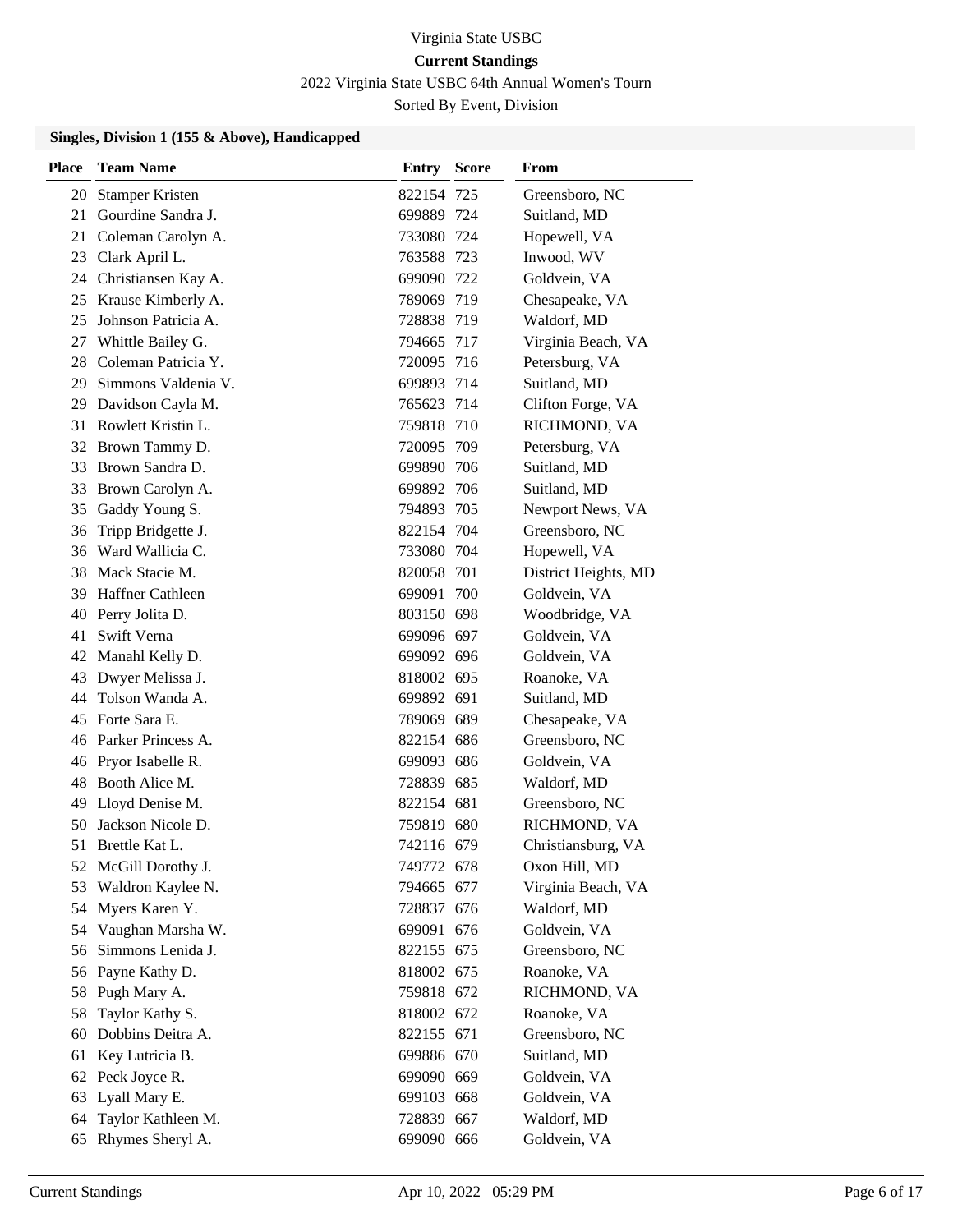2022 Virginia State USBC 64th Annual Women's Tourn

Sorted By Event, Division

## **Singles, Division 1 (155 & Above), Handicapped**

| <b>Place</b> | <b>Team Name</b>           | <b>Entry Score</b> | From               |
|--------------|----------------------------|--------------------|--------------------|
|              | 66 Morrisey Eva M.         | 699885 665         | Suitland, MD       |
|              | 66 Hock Sara A.            | 759817 665         | RICHMOND, VA       |
| 68           | Williams Felicia A.        | 699886 664         | Suitland, MD       |
| 68           | Greene-Nowden Laverne      | 699889 664         | Suitland, MD       |
| 70           | Brown Vickie A.            | 759817 663         | RICHMOND, VA       |
| 70           | Williams Lavangelene A.    | 699102 663         | Goldvein, VA       |
| 72           | Spalding Jessica L.        | 699095 662         | Goldvein, VA       |
| 73           | Brown Nicole A.            | 699885 661         | Suitland, MD       |
| 73           | Goode Roslyn D.            | 733079 661         | Hopewell, VA       |
| 73           | Strowbridge April E.       | 763589 661         | Inwood, WV         |
| 76           | Butler Kimberly M.         | 728837 658         | Waldorf, MD        |
| 77           | Lanum Debora A.            | 699093 656         | Goldvein, VA       |
| 78           | Burke Lisa A.              | 699103 655         | Goldvein, VA       |
| 79           | Murphy Izon R.             | 733081 654         | Hopewell, VA       |
| 80           | Green Rebecca A.           | 759820 651         | RICHMOND, VA       |
| 81           | Stern Patricia S.          | 699103 649         | Goldvein, VA       |
| 82           | Goode Kathleen B.          | 803150 647         | Woodbridge, VA     |
| 83           | Blunt April L.             | 759817 644         | RICHMOND, VA       |
| 84           | Turner Lisa F.             | 759818 643         | RICHMOND, VA       |
| 84           | Chumley-Brockner Sherry E. | 699102 643         | Goldvein, VA       |
|              | 86 Peck Linda N.           | 699088 641         | Goldvein, VA       |
|              | 86 Reed Veronica B.        | 699891 641         | Suitland, MD       |
| 88           | Higgins Thelma G.          | 699893 637         | Suitland, MD       |
| 89           | Jamison Theresa            | 822155 635         | Greensboro, NC     |
| 90           | Mitchem Billie S.          | 699088 633         | Goldvein, VA       |
| 91           | Witmer Delana D.           | 765616 631         | Mascot, VA         |
| 92           | Joseph Petra C.            | 699095 630         | Goldvein, VA       |
| 93           | Rumburg Dawn M.            | 794893 629         | Newport News, VA   |
| 94           | Timms Angela E.            | 754491 627         | Herndon, VA        |
| 95           | Smith Rita                 | 759853 626         | Yorktown, VA       |
| 96           | Dorsey Gina M.             | 699887 625         | Suitland, MD       |
|              | 97 Holton Pamela G.        | 699885 619         | Suitland, MD       |
|              | 98 Hakenson Nancy D.       | 699091 618         | Goldvein, VA       |
| 99           | Edwards Ruth T.            | 711091 616         | Lexington, VA      |
| 99           | Harbison Crystal R.        | 803150 616         | Woodbridge, VA     |
| 101          | Taylor Candice S.          | 699885 615         | Suitland, MD       |
| 101          | Hatfield Tammy L.          | 699092 615         | Goldvein, VA       |
| 103          | Jeffries Cathy L.          | 699103 611         | Goldvein, VA       |
| 104          | Brown Jennifer M.          | 794665 609         | Virginia Beach, VA |
| 105          | Brooks Deborah A.          | 699096 608         | Goldvein, VA       |
|              | 106 Gorham Lottie C.       | 699093 600         | Goldvein, VA       |
|              | 107 Curtis Janice E.       | 763589 589         | Inwood, WV         |
| 108          | Shelor Robyn A.            | 763589 586         | Inwood, WV         |
| 109          | <b>Stroud Laverne</b>      | 733080 581         | Hopewell, VA       |
| 110          | Ennis Melinda A.           | 754491 577         | Herndon, VA        |
| 111          | Cobbs Robin O.             | 822155 554         | Greensboro, NC     |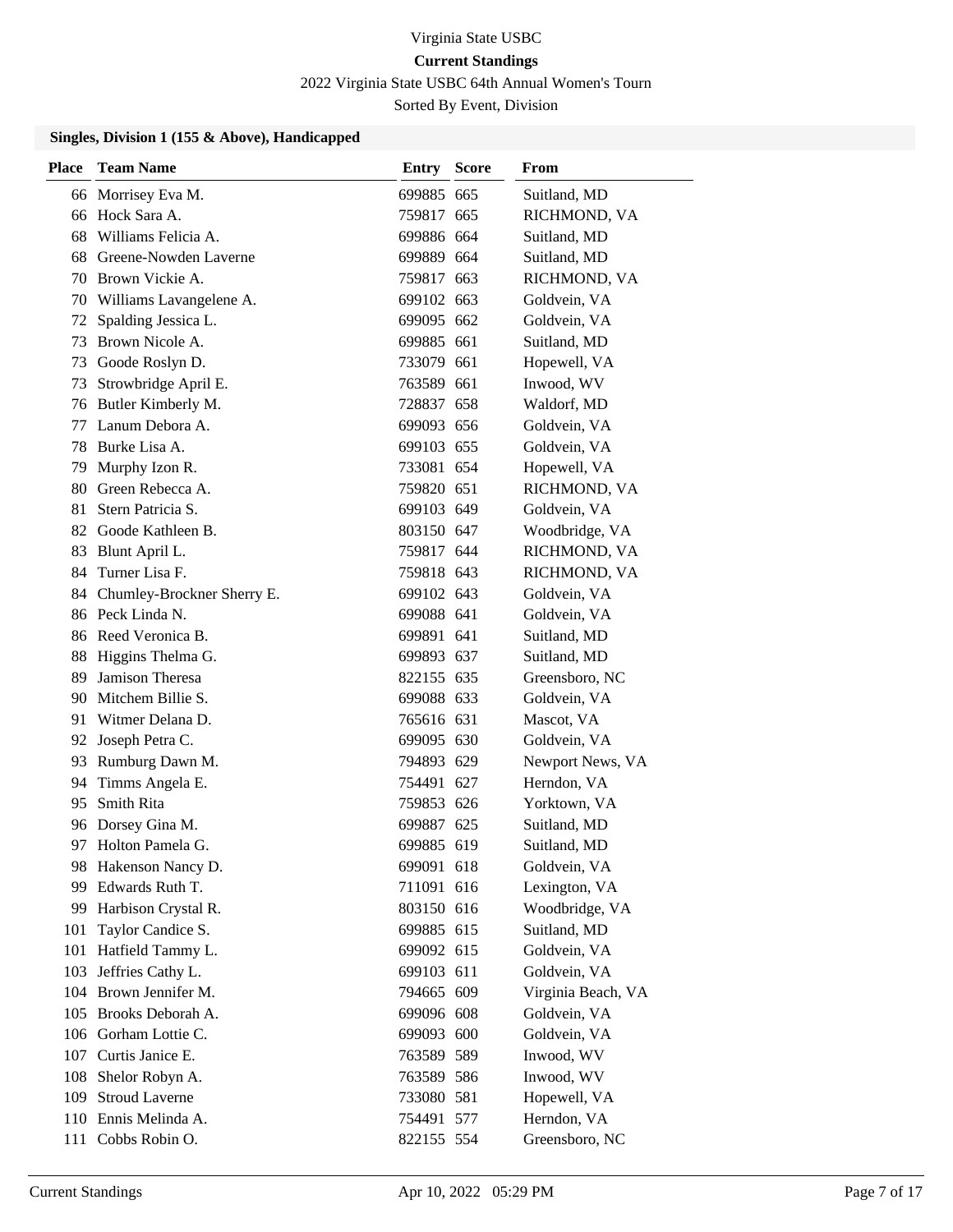2022 Virginia State USBC 64th Annual Women's Tourn

Sorted By Event, Division

#### **Singles, Division 1 (155 & Above), Handicapped**

| <b>Place</b> Team Name  | <b>Entry Score</b> | From           |
|-------------------------|--------------------|----------------|
| 112 Jones Eldeana M.    | 740807 435         | Chesapeake, VA |
| 113 Gillespie Andrea D. | 699891 427         | Suitland, MD   |

#### **Singles, Division 2 (154 & Below), Handicapped**

| <b>Place</b> | <b>Team Name</b>           | Entry      | <b>Score</b> | From                 |
|--------------|----------------------------|------------|--------------|----------------------|
|              | 1 Petty Tracy              | 699100 843 |              | Goldvein, VA         |
|              | 2 Ramey Ashley L.          | 699884 827 |              | Suitland, MD         |
| 3            | Harrison Lorraine B.       | 699894 813 |              | Suitland, MD         |
| 4            | Midkiff Crystal M.         | 818073 806 |              | Covington, VA        |
|              | 4 Leeper Shana R.          | 733081 806 |              | Hopewell, VA         |
| 6            | Hall Shirley P.            | 820058 803 |              | District Heights, MD |
| 6            | Caine Wilda                | 699887 803 |              | Suitland, MD         |
| 8            | Kifer Jannette E.          | 699102 802 |              | Goldvein, VA         |
|              | 9 Boyd Bettsie M.          | 842235 794 |              | Falls Church, VA     |
| 10           | Stephan Virginia A.        | 699097 786 |              | Goldvein, VA         |
| 11           | Hansen Shelly M.           | 699092 768 |              | Goldvein, VA         |
|              | 12 Friend Sandra L.        | 699090 763 |              | Goldvein, VA         |
|              | 13 Chiles Sarah E.         | 798451 762 |              | Burboursville, VA    |
| 14           | Copper Zinabeth            | 842235 760 |              | Falls Church, VA     |
| 15           | Will Virginia K            | 711091 755 |              | Lexington, VA        |
| 16           | Roach Verna M.             | 720095 754 |              | Petersburg, VA       |
| 17           | Colding Tina L.            | 699892 753 |              | Suitland, MD         |
| 18           | Latimore Patricia M.       | 699884 752 |              | Suitland, MD         |
| 19           | Harris Janelle S.          | 818009 751 |              | Mechanicsville, VA   |
| 20           | Staten Lillian M.          | 820058 740 |              | District Heights, MD |
|              | 20 Ramey Virginia M.       | 742116 740 |              | Christiansburg, VA   |
|              | 22 Daniel Rebecca P.       | 699098 739 |              | Goldvein, VA         |
| 23           | Mathews Phyllis A.         | 699101 737 |              | Goldvein, VA         |
| 24           | Taylor Barbara J.          | 759845 736 |              | Lanham, MD           |
| 24           | Jenifer Judy A.            | 728837 736 |              | Waldorf, MD          |
|              | 26 Parham Diane H.         | 733080 732 |              | Hopewell, VA         |
| 27           | Taylor-Jones Sandra E.     | 699894 731 |              | Suitland, MD         |
| 27           | Williams Maythis A.        | 699886 731 |              | Suitland, MD         |
| 29           | Schiavone Lillian A.       | 759819 730 |              | RICHMOND, VA         |
| 30           | McDaniel Theresa L.        | 740807 727 |              | Chesapeake, VA       |
| 31           | Garrett-Acors Mersheila C. | 699890 725 |              | Suitland, MD         |
| 31           | Martin Bobbie J.           | 765616 725 |              | Mascot, VA           |
|              | 31 Giles Cindy A.          | 699100 725 |              | Goldvein, VA         |
|              | 34 Briscoe Patricia B.     | 699893 722 |              | Suitland, MD         |
| 35           | Newton Sheri C.            | 742116 721 |              | Christiansburg, VA   |
| 36           | Jessie Rebecca H.          | 765616 717 |              | Mascot, VA           |
|              | 36 Hollins Michelle R.     | 699888 717 |              | Suitland, MD         |
| 38           | Goff Donna                 | 818073 716 |              | Covington, VA        |
| 39           | Morris Christine N.        | 699092 715 |              | Goldvein, VA         |
| 40           | Sale Jennifer L.           | 818009 714 |              | Mechanicsville, VA   |
| 40           | Morrison Deanna N.         | 733079 714 |              | Hopewell, VA         |
| 40           | Green Yoketa I.            | 699884 714 |              | Suitland, MD         |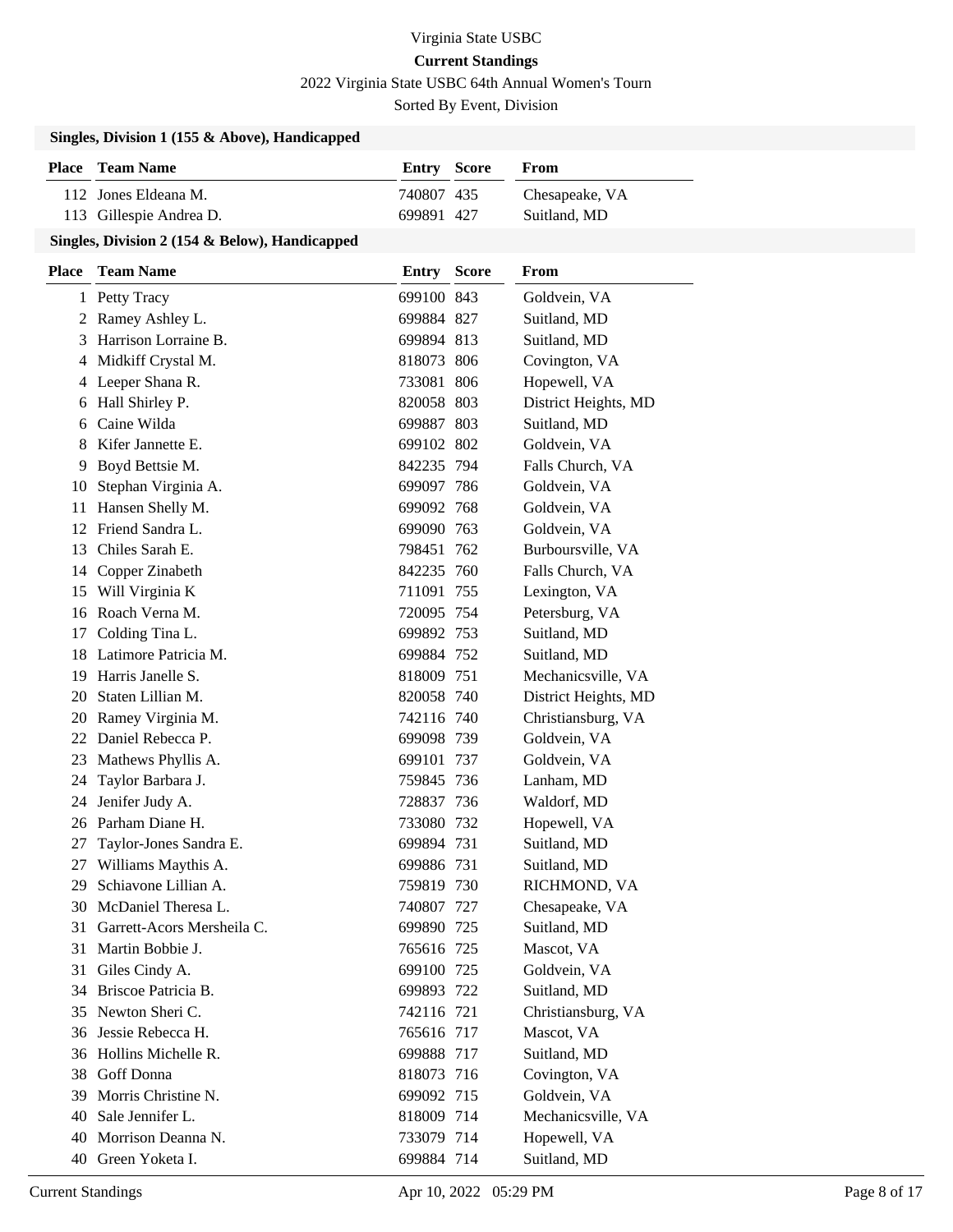2022 Virginia State USBC 64th Annual Women's Tourn

Sorted By Event, Division

#### **Singles, Division 2 (154 & Below), Handicapped**

| <b>Place</b> | <b>Team Name</b>               | Entry      | <b>Score</b> | From                |
|--------------|--------------------------------|------------|--------------|---------------------|
| 43           | Jackson Deborah                | 749772 713 |              | Oxon Hill, MD       |
|              | 44 Bulow Dianne M.             | 699097 712 |              | Goldvein, VA        |
|              | 44 Williams-Hampton Phyllis A. | 742159 712 |              | Fort Washington, MD |
| 46           | Stone Wandra E.                | 699888 711 |              | Suitland, MD        |
|              | 46 Dowling Sheilane P.         | 794893 711 |              | Newport News, VA    |
| 48           | Nelson Shirley A.              | 699894 710 |              | Suitland, MD        |
|              | 48 Dyson Lorraine L.           | 728839 710 |              | Waldorf, MD         |
|              | 50 McOsker Vanessa             | 699100 708 |              | Goldvein, VA        |
|              | 50 Scartz Rita A.              | 699095 708 |              | Goldvein, VA        |
|              | 52 Smith Donna M.              | 699095 705 |              | Goldvein, VA        |
|              | 52 Milstead Veronica E.        | 728838 705 |              | Waldorf, MD         |
|              | 54 Barnette Keshia M.          | 759819 704 |              | RICHMOND, VA        |
|              | 54 Kebere Toeke'Shea A.        | 742159 704 |              | Fort Washington, MD |
|              | 56 Garrett Betty Jo            | 711091 701 |              | Lexington, VA       |
|              | 56 Coleman Alice M.            | 733081 701 |              | Hopewell, VA        |
|              | 58 Kinnear Renee A.            | 768564 700 |              | Midland, VA         |
| 58           | Hudson Lucretia J.             | 699089 700 |              | Goldvein, VA        |
| 58.          | McKenzie Kathy B.              | 728842 700 |              | Waldorf, MD         |
|              | 58 Watson Josie F.             | 699093 700 |              | Goldvein, VA        |
|              | 62 Ross Beverly W.             | 699894 698 |              | Suitland, MD        |
| 63           | Young Valerie A.               | 728841 697 |              | Waldorf, MD         |
| 63           | Johnson Corlitta R.            | 742159 697 |              | Fort Washington, MD |
| 65           | Hunt Annie L.                  | 749772 695 |              | Oxon Hill, MD       |
| 65           | Crisman Brenda M.              | 763588 695 |              | Inwood, WV          |
| 67           | Houston Alenda M.              | 728842 694 |              | Waldorf, MD         |
|              | 68 Buchanan Elizabeth W.       | 699096 693 |              | Goldvein, VA        |
|              | 69 Lucas Terry M.              | 699098 688 |              | Goldvein, VA        |
| 69           | Schlosser Linda D.             | 699098 688 |              | Goldvein, VA        |
| 69           | DeWoody Shirley J.             | 789069 688 |              | Chesapeake, VA      |
|              | 72 Funderburk Linda A.         | 759845 686 |              | Lanham, MD          |
| 72           | Molnar Pamela J.               | 699101 686 |              | Goldvein, VA        |
|              | 74 Paulovich Virginia B.       | 789069 685 |              | Chesapeake, VA      |
| 75.          | Goode Denita D.                | 803150 684 |              | Woodbridge, VA      |
| 75           | Ullman Carrie A.               | 699089 684 |              | Goldvein, VA        |
| 77           | Johnson Terrey E.              | 728840 683 |              | Waldorf, MD         |
| 78           | <b>Layton Betty</b>            | 818073 682 |              | Covington, VA       |
| 79           | Pittinger Adrienne             | 794893 681 |              | Newport News, VA    |
| 79           | Ratliff Kanoa A.               | 768564 681 |              | Midland, VA         |
| 79           | Taylor Racquel Y.              | 759820 681 |              | RICHMOND, VA        |
| 79           | Gray Lita F.                   | 699890 681 |              | Suitland, MD        |
| 79           | Hayslett Dorothy B.            | 818094 681 |              | Covington, VA       |
| 84           | Thomas Robbie K.               | 765623 680 |              | Clifton Forge, VA   |
| 84           | Bigbie Diane L.                | 765616 680 |              | Mascot, VA          |
| 86           | Midgett Glennis                | 733079 678 |              | Hopewell, VA        |
| 87           | Bayliss Margaret A.            | 763588 677 |              | Inwood, WV          |
| 88           | Gravely Therese L.             | 759853 676 |              | Yorktown, VA        |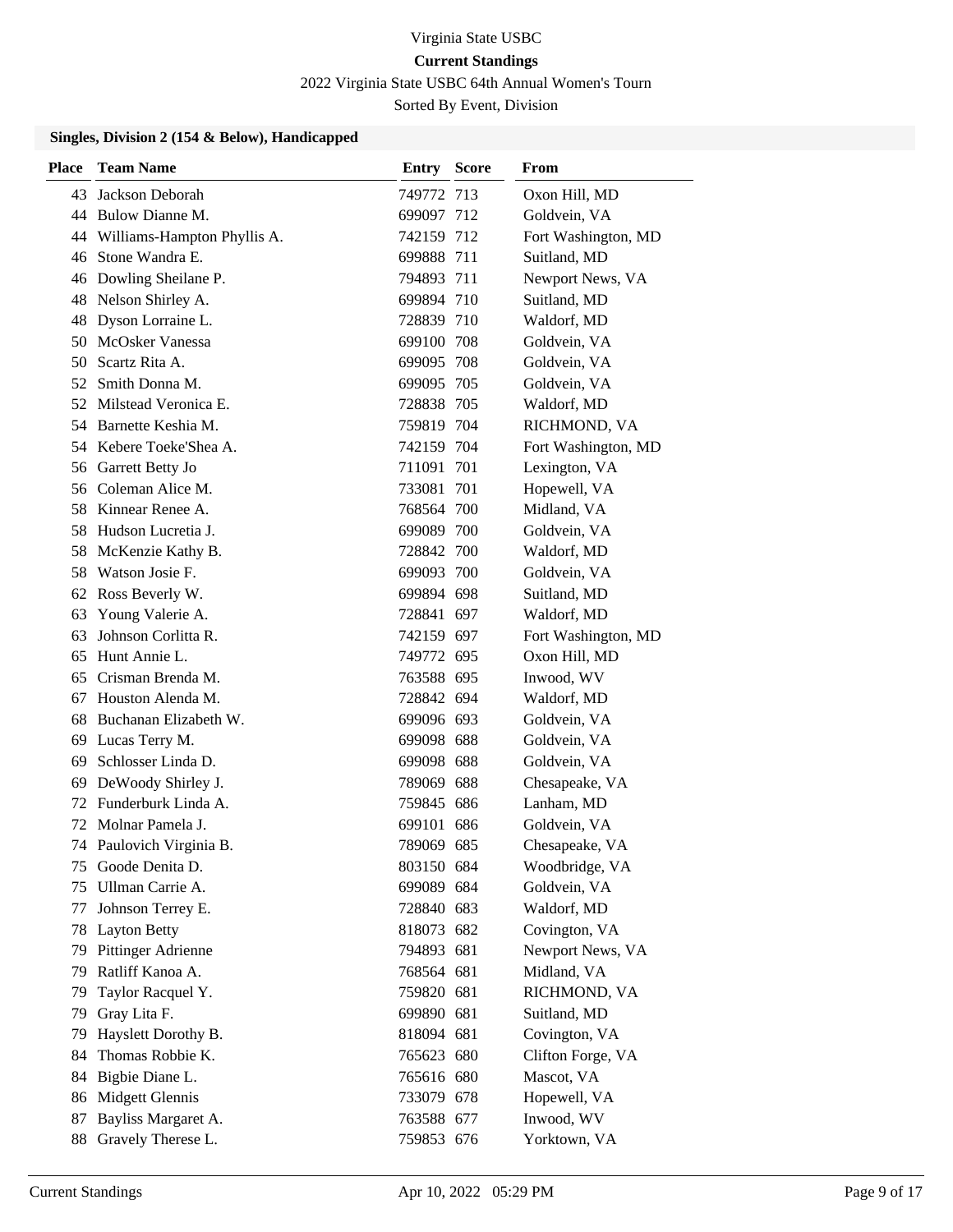2022 Virginia State USBC 64th Annual Women's Tourn

Sorted By Event, Division

#### **Singles, Division 2 (154 & Below), Handicapped**

| Place | <b>Team Name</b>           | <b>Entry Score</b> | From                 |
|-------|----------------------------|--------------------|----------------------|
|       | 89 Bailey Jacqueline H.    | 749772 674         | Oxon Hill, MD        |
| 89    | Knost Cheryl L.            | 742116 674         | Christiansburg, VA   |
|       | 91 Ford Lisa M.            | 728837 673         | Waldorf, MD          |
| 91    | Thomas Patricia A.         | 818009 673         | Mechanicsville, VA   |
|       | 91 Brown Sharon A.         | 728840 673         | Waldorf, MD          |
|       | 94 Crump Tasha L.          | 759820 672         | RICHMOND, VA         |
|       | 95 Brookman Barbara A.     | 699088 671         | Goldvein, VA         |
|       | 96 Harkins Rita W.         | 728838 667         | Waldorf, MD          |
| 97    | McLaughlin Doris C.        | 818094 666         | Covington, VA        |
| 97    | Crowder Brooke A.          | 818094 666         | Covington, VA        |
|       | 99 Alexander Janet R.      | 699096 665         | Goldvein, VA         |
| 99.   | Shaw Taysha L.             | 699893 665         | Suitland, MD         |
|       | 101 Johnson Thelma E.      | 728840 662         | Waldorf, MD          |
|       | 101 Lombardi Gae M.        | 699099 662         | Goldvein, VA         |
|       | 101 Proctor Jacqueline F.  | 728841 662         | Waldorf, MD          |
|       | 104 Booth Sherry L.        | 728842 661         | Waldorf, MD          |
|       | 104 Eure-Robinson Patience | 740807 661         | Chesapeake, VA       |
|       | 106 Bender Susan A.        | 759853 658         | Yorktown, VA         |
|       | 106 Fellhauer Janet J.     | 818009 658         | Mechanicsville, VA   |
|       | 106 Brown Dana             | 699100 658         | Goldvein, VA         |
|       | 106 Ford Patricia A.       | 728840 658         | Waldorf, MD          |
|       | 110 Jaco Patricia A.       | 699098 657         | Goldvein, VA         |
|       | 110 Gathers Ruth E.        | 699890 657         | Suitland, MD         |
|       | 112 Butler Angela L.       | 759845 656         | Lanham, MD           |
|       | 112 Hagens-Gant Lenora M.  | 728839 656         | Waldorf, MD          |
|       | 112 Craig Rozinia E.       | 699884 656         | Suitland, MD         |
|       | 115 Boykins Ethel D.       | 740807 655         | Chesapeake, VA       |
|       | 115 Clover Patricia O.     | 820058 655         | District Heights, MD |
|       | 117 LaPointe Geana M.      | 759853 654         | Yorktown, VA         |
|       | 118 Smithers Brenda S.     | 818073 652         | Covington, VA        |
|       | 119 Campion Joan J.        | 699099 651         | Goldvein, VA         |
|       | 120 Bivens Margaret V.     | 728841 650         | Waldorf, MD          |
|       | 121 Woodland Violet        | 728842 648         | Waldorf, MD          |
| 121   | Nelson Carol L.            | 798451 648         | Burboursville, VA    |
|       | 123 Adams Doreen           | 699101 643         | Goldvein, VA         |
|       | 124 Dorsey Sylvia E.       | 699097 642         | Goldvein, VA         |
|       | 124 Leach Kimberly A.      | 699891 642         | Suitland, MD         |
|       | 126 Carroll Jacqueline A.  | 699097 641         | Goldvein, VA         |
|       | 127 Baucum Cliftina        | 759845 639         | Lanham, MD           |
| 128   | Harden Ursula A.           | 699887 634         | Suitland, MD         |
| 128   | Queen Karen S.             | 699886 634         | Suitland, MD         |
|       | 130 Ferrer Carol L.        | 768564 633         | Midland, VA          |
| 131   | Jackson Phyllis V.         | 754491 632         | Herndon, VA          |
| 132   | Stroman Cordelia O.        | 699892 630         | Suitland, MD         |
|       | 132 Chronister Judy C.     | 699089 630         | Goldvein, VA         |
|       | 134 Rutledge Karen R.      | 728841 627         | Waldorf, MD          |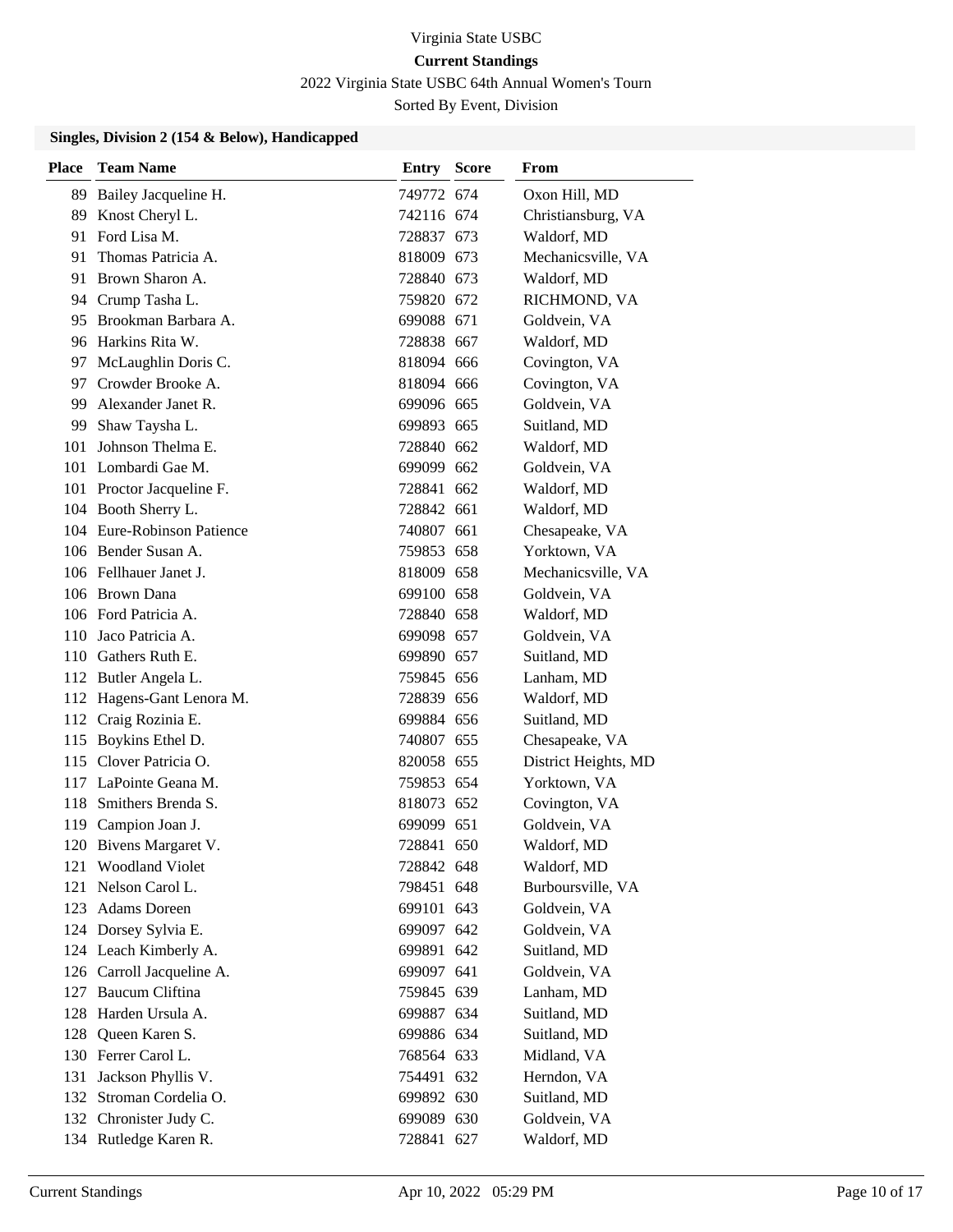2022 Virginia State USBC 64th Annual Women's Tourn

Sorted By Event, Division

#### **Singles, Division 2 (154 & Below), Handicapped**

| Place | - Team Name                | Entry      | <b>Score</b> | From                |
|-------|----------------------------|------------|--------------|---------------------|
|       | 135 Thomas Brenda S.       | 699889 626 |              | Suitland, MD        |
|       | 136 Tousignant Jana M.     | 754491 624 |              | Herndon, VA         |
| 137   | <b>Yuengert Teresa</b>     | 699101 622 |              | Goldvein, VA        |
|       | 138 Milstead Catherine L.  | 728838 614 |              | Waldorf, MD         |
|       | 138 Smith Anne H.          | 768564 614 |              | Midland, VA         |
|       | 140 Leach-Giles Angela P.  | 699891 611 |              | Suitland, MD        |
|       | 140 Powell-Lee Patricia A. | 742159 611 |              | Fort Washington, MD |
|       | 142 McDaniel Jo Ann        | 711091 601 |              | Lexington, VA       |
|       | 143 Chambers Glenda L.     | 699089 573 |              | Goldvein, VA        |
|       | 144 Young Penny            | 699099 568 |              | Goldvein, VA        |
| 145   | Smestad Kathy J.           | 765623 564 |              | Clifton Forge, VA   |
|       | 146 DeCerbo Bonnie E.      | 699091 558 |              | Goldvein, VA        |
|       |                            |            |              |                     |

#### **Singles, Singles Scratch, Scratch**

|    | <b>Place</b> Team Name | Entry      | <b>Score</b> | From           |
|----|------------------------|------------|--------------|----------------|
|    | 1 Rowlett Kristin L.   | 759818 650 |              | RICHMOND, VA   |
|    | 2 Love Verniece A.     | 759818 615 |              | RICHMOND, VA   |
|    | 3 Turner Lisa F.       | 759818 586 |              | RICHMOND, VA   |
|    | 4 Martin Christy L.    | 818002 576 |              | Roanoke, VA    |
|    | 5 Taylor Kathy S.      | 818002 540 |              | Roanoke, VA    |
|    | 6 Key Lutricia B.      | 699886 535 |              | Suitland, MD   |
|    | 7 Hatfield Tammy L.    | 699092 534 |              | Goldvein, VA   |
|    | 8 Pugh Mary A.         | 759818 531 |              | RICHMOND, VA   |
| 9  | Perry Jolita D.        | 803150 524 |              | Woodbridge, VA |
| 10 | Goode Kathleen B.      | 803150 512 |              | Woodbridge, VA |
|    |                        |            |              |                |

## **All Events Handicap, Division 1 (155 & Above), Handicapped**

| <b>Place</b> | <b>Team Name</b>      | <b>Entry Score</b> | From               |
|--------------|-----------------------|--------------------|--------------------|
| 1            | Sams Yasmine S.       | 794665 2,309       | Virginia Beach, VA |
| 2            | Waldron Kaylee N.     | 794665 2,262       | Virginia Beach, VA |
| 3            | Bellemare Jennifer L. | 699102 2,261       | Goldvein, VA       |
| 4            | Hatch Sherri S.       | 720095 2,253       | Petersburg, VA     |
| 5            | Newman Donna R.       | 699099 2,234       | Goldvein, VA       |
| 6            | Young Tameka D.       | 699887 2,223       | Suitland, MD       |
| 7            | Dwyer Melissa J.      | 818002 2,220       | Roanoke, VA        |
| 8            | Coleman Patricia Y.   | 720095 2,210       | Petersburg, VA     |
| 9            | Love Verniece A.      | 759818 2,207       | RICHMOND, VA       |
| 10           | Roath Peggy W.        | 699088 2,201       | Goldvein, VA       |
| 11           | Thornburg Dawn C.     | 763588 2,194       | Inwood, WV         |
| 12           | Martin Christy L.     | 818002 2,191       | Roanoke, VA        |
| 13           | Coleman Carolyn A.    | 733080 2,188       | Hopewell, VA       |
| 14           | Dobbins Deitra A.     | 822155 2,181       | Greensboro, NC     |
| 15           | Jordan Catherine J.   | 699888 2,180       | Suitland, MD       |
| 16           | Brown Charita L.      | 759817 2,176       | RICHMOND, VA       |
| 17           | Swift Verna           | 699096 2,169       | Goldvein, VA       |
| 18           | Friend Sandra L.      | 699090 2,161       | Goldvein, VA       |
| 19           | Whittle Bailey G.     | 794665 2,144       | Virginia Beach, VA |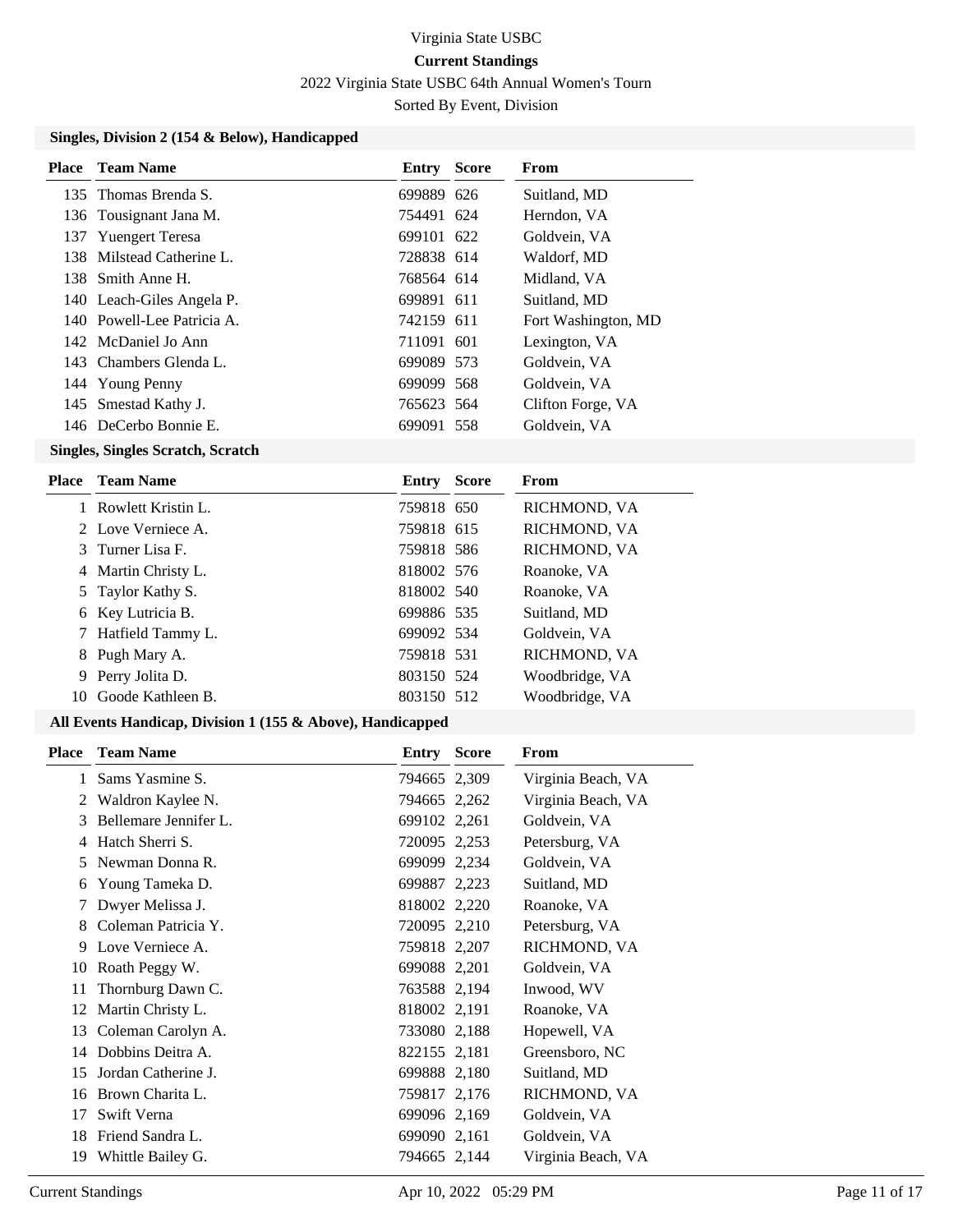# Virginia State USBC

# **Current Standings**

2022 Virginia State USBC 64th Annual Women's Tourn

Sorted By Event, Division

#### **All Events Handicap, Division 1 (155 & Above), Handicapped**

| Place    | <b>Team Name</b>                      | Entry        | <b>Score</b> | <b>From</b>          |
|----------|---------------------------------------|--------------|--------------|----------------------|
| 20       | Brown Nicole A.                       | 699885 2,134 |              | Suitland, MD         |
| 21       | Greene Tonie M.                       | 699889 2,128 |              | Suitland, MD         |
|          | 22 Lyall Mary E.                      | 699103 2,126 |              | Goldvein, VA         |
| 23       | Brooks Deborah A.                     | 699096 2,121 |              | Goldvein, VA         |
| 24       | Allen Sheila F.                       | 759819 2,114 |              | RICHMOND, VA         |
| 25       | Krause Kimberly A.                    | 789069 2,112 |              | Chesapeake, VA       |
|          | 26 Brown Carolyn A.                   | 699892 2,111 |              | Suitland, MD         |
| 27       | Perry Jolita D.                       | 803150 2,107 |              | Woodbridge, VA       |
| 28       | Mack Stacie M.                        | 820058 2,105 |              | District Heights, MD |
| 29       | Payne Kathy D.                        | 818002 2,103 |              | Roanoke, VA          |
| 29       | Sweet Melanie S.                      | 699888 2,103 |              | Suitland, MD         |
| 31       | Witmer Delana D.                      | 765616 2,102 |              | Mascot, VA           |
| 32       | Weaver Lisa J.                        | 763589 2,097 |              | Inwood, WV           |
|          | 32 Gourdine Sandra J.                 | 699889 2,097 |              | Suitland, MD         |
|          | 34 Lloyd Denise M.                    | 822154 2,096 |              | Greensboro, NC       |
| 35       | Morrisey Eva M.                       | 699885 2,095 |              | Suitland, MD         |
| 36       | Brown Sandra D.                       | 699890 2,094 |              | Suitland, MD         |
| 37       | Brown Vickie A.                       | 759817 2,091 |              | RICHMOND, VA         |
| 38       | Gaddy Young S.                        | 794893 2,090 |              | Newport News, VA     |
| 39       | Ward Wallicia C.                      | 733080 2,087 |              | Hopewell, VA         |
| 40       | Key Lutricia B.                       | 699886 2,086 |              | Suitland, MD         |
| 40       | Simmons Valdenia V.                   | 699893 2,086 |              | Suitland, MD         |
| 42       | Taylor Candice S.                     | 699885 2,082 |              | Suitland, MD         |
| 42       | Newby LaTisha G.                      | 733081 2,082 |              | Hopewell, VA         |
| 44       | Forte Sara E.                         | 789069 2,079 |              | Chesapeake, VA       |
| 44       | Ahlgrim Yvonne B.                     | 759820 2,079 |              | RICHMOND, VA         |
| 46       | Burke Lisa A.                         | 699103 2,078 |              | Goldvein, VA         |
| 47       | Pryor Isabelle R.                     | 699093 2,057 |              | Goldvein, VA         |
| 47       | Tripp Bridgette J.                    | 822154 2,057 |              | Greensboro, NC       |
| 49       | <b>Smith Rita</b>                     | 759853 2,055 |              | Yorktown, VA         |
| 49       | Brown Tammy D.                        | 720095 2,055 |              | Petersburg, VA       |
| 49       | Goode Roslyn D.                       | 733079 2,055 |              | Hopewell, VA         |
| 52       | Brettle Kat L.                        | 742116 2,054 |              | Christiansburg, VA   |
| 52       | Clark April L.                        | 763588 2,054 |              | Inwood, WV           |
| 54       | Spalding Jessica L.                   | 699095 2,050 |              | Goldvein, VA         |
| 55       | Haffner Cathleen                      | 699091 2,046 |              | Goldvein, VA         |
| 55       | Reed Veronica B.                      | 699891 2,046 |              | Suitland, MD         |
| 57       | Higgins Thelma G.                     | 699893 2,045 |              | Suitland, MD         |
| 58       | Timms Angela E.                       | 754491 2,043 |              | Herndon, VA          |
| 59       | Rowlett Kristin L.                    | 759818 2,041 |              | RICHMOND, VA         |
| 60       | McGill Dorothy J.                     | 749772 2,040 |              | Oxon Hill, MD        |
| 61       | Davidson Cayla M.<br>DeBat Tabitha M. | 765623 2,038 |              | Clifton Forge, VA    |
| 62       |                                       | 765623 2,036 |              | Clifton Forge, VA    |
| 63<br>64 | Vaughan Marsha W.<br>Hock Sara A.     | 699091 2,027 |              | Goldvein, VA         |
|          | Greene-Nowden Laverne                 | 759817 2,023 |              | RICHMOND, VA         |
| 65       |                                       | 699889 2,022 |              | Suitland, MD         |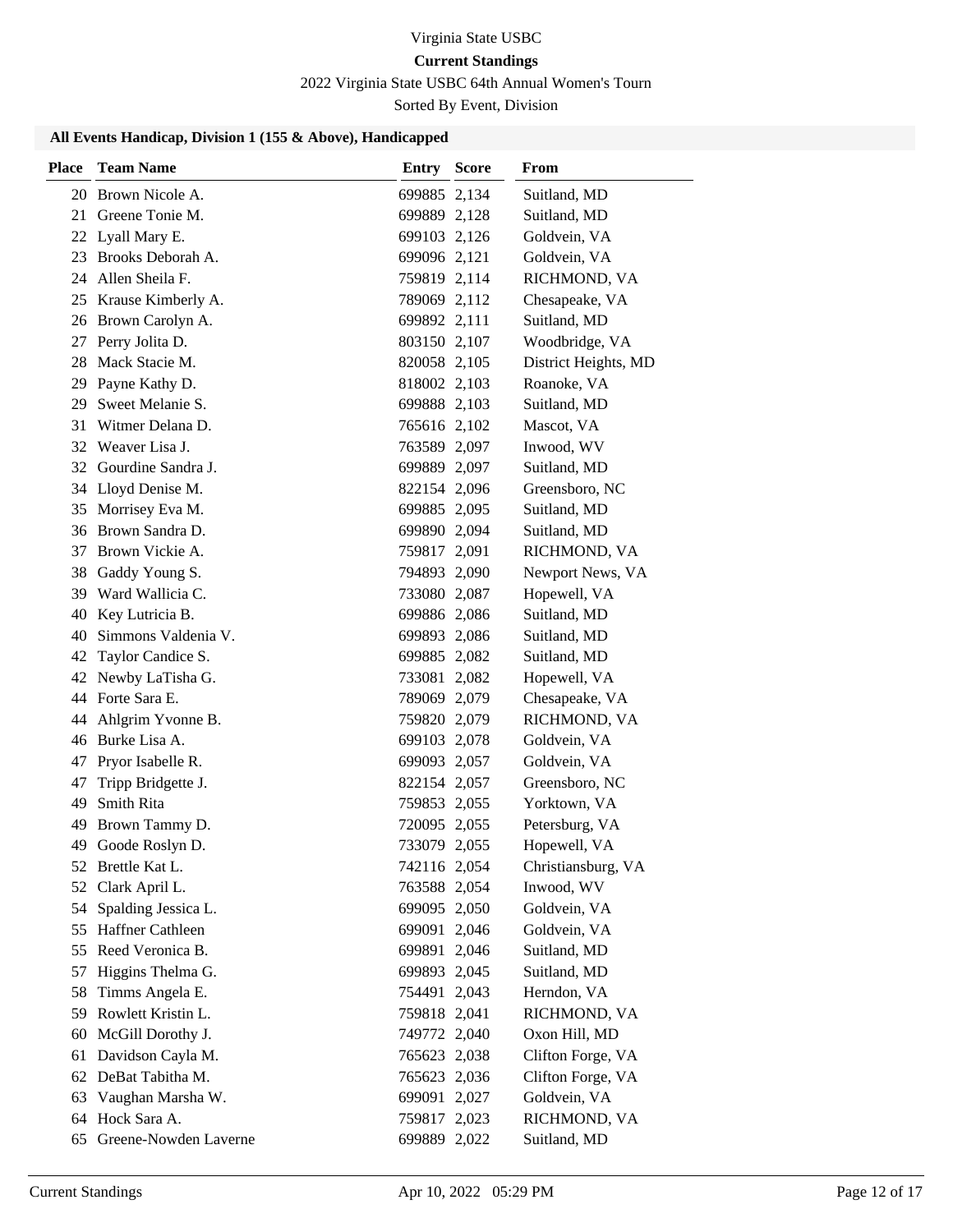# Virginia State USBC

# **Current Standings**

2022 Virginia State USBC 64th Annual Women's Tourn

Sorted By Event, Division

#### **All Events Handicap, Division 1 (155 & Above), Handicapped**

| <b>Place</b> | <b>Team Name</b>           | <b>Entry Score</b> | <b>From</b>        |
|--------------|----------------------------|--------------------|--------------------|
| 65           | <b>Stamper Kristen</b>     | 822154 2,022       | Greensboro, NC     |
| 67           | Green Rebecca A.           | 759820 2,015       | RICHMOND, VA       |
|              | 67 Peck Linda N.           | 699088 2,015       | Goldvein, VA       |
|              | 69 Peck Joyce R.           | 699090 2,014       | Goldvein, VA       |
| 70           | Goode Kathleen B.          | 803150 2,002       | Woodbridge, VA     |
|              | 71 Brown Jennifer M.       | 794665 1,996       | Virginia Beach, VA |
|              | 71 Christiansen Kay A.     | 699090 1,996       | Goldvein, VA       |
| 73           | Williams Lavangelene A.    | 699102 1,995       | Goldvein, VA       |
|              | 74 Williams Felicia A.     | 699886 1,990       | Suitland, MD       |
| 75           | Simmons Lenida J.          | 822155 1,980       | Greensboro, NC     |
|              | 75 Lanum Debora A.         | 699093 1,980       | Goldvein, VA       |
| 77           | Jamison Theresa            | 822155 1,972       | Greensboro, NC     |
| 77           | Dorsey Gina M.             | 699887 1,972       | Suitland, MD       |
| 79           | Jackson Nicole D.          | 759819 1,971       | RICHMOND, VA       |
|              | 79 Rhymes Sheryl A.        | 699090 1,971       | Goldvein, VA       |
| 81           | Taylor Kathy S.            | 818002 1,969       | Roanoke, VA        |
| 82           | Chumley-Brockner Sherry E. | 699102 1,967       | Goldvein, VA       |
|              | 83 Parker Princess A.      | 822154 1,964       | Greensboro, NC     |
|              | 84 Murphy Izon R.          | 733081 1,959       | Hopewell, VA       |
|              | 85 Ennis Melinda A.        | 754491 1,948       | Herndon, VA        |
|              | 86 Harbison Crystal R.     | 803150 1,947       | Woodbridge, VA     |
|              | 87 Manahl Kelly D.         | 699092 1,946       | Goldvein, VA       |
|              | 88 Hakenson Nancy D.       | 699091 1,942       | Goldvein, VA       |
| 89           | Stern Patricia S.          | 699103 1,939       | Goldvein, VA       |
| 90           | Pugh Mary A.               | 759818 1,934       | RICHMOND, VA       |
| 91           | Strowbridge April E.       | 763589 1,933       | Inwood, WV         |
| 92           | Tolson Wanda A.            | 699892 1,925       | Suitland, MD       |
| 93           | Blunt April L.             | 759817 1,923       | RICHMOND, VA       |
| 94           | Hatfield Tammy L.          | 699092 1,921       | Goldvein, VA       |
| 95           | Joseph Petra C.            | 699095 1,919       | Goldvein, VA       |
|              | 96 Jeffries Cathy L.       | 699103 1,916       | Goldvein, VA       |
| 97           | Elliott Zotelia D.         | 733079 1,911       | Hopewell, VA       |
|              | 98 Edwards Ruth T.         | 711091 1,894       | Lexington, VA      |
| 99           | Gorham Lottie C.           | 699093 1,889       | Goldvein, VA       |
| 100          | Turner Lisa F.             | 759818 1,880       | RICHMOND, VA       |
|              | 101 Rumburg Dawn M.        | 794893 1,876       | Newport News, VA   |
|              | 102 Holton Pamela G.       | 699885 1,873       | Suitland, MD       |
|              | 103 Mitchem Billie S.      | 699088 1,854       | Goldvein, VA       |
|              | 104 Curtis Janice E.       | 763589 1,830       | Inwood, WV         |
| 105          | <b>Stroud Laverne</b>      | 733080 1,821       | Hopewell, VA       |
|              | 106 Shelor Robyn A.        | 763589 1,785       | Inwood, WV         |
|              | 107 Cobbs Robin O.         | 822155 1,715       | Greensboro, NC     |
|              | 108 Gillespie Andrea D.    | 699891 1,640       | Suitland, MD       |
| 109          | Johnson Patricia A.        | 728842 1,383       | Waldorf, MD        |
|              | 110 Booth Alice M.         | 728839 1,356       | Waldorf, MD        |
|              | 111 Myers Karen Y.         | 728837 1,344       | Waldorf, MD        |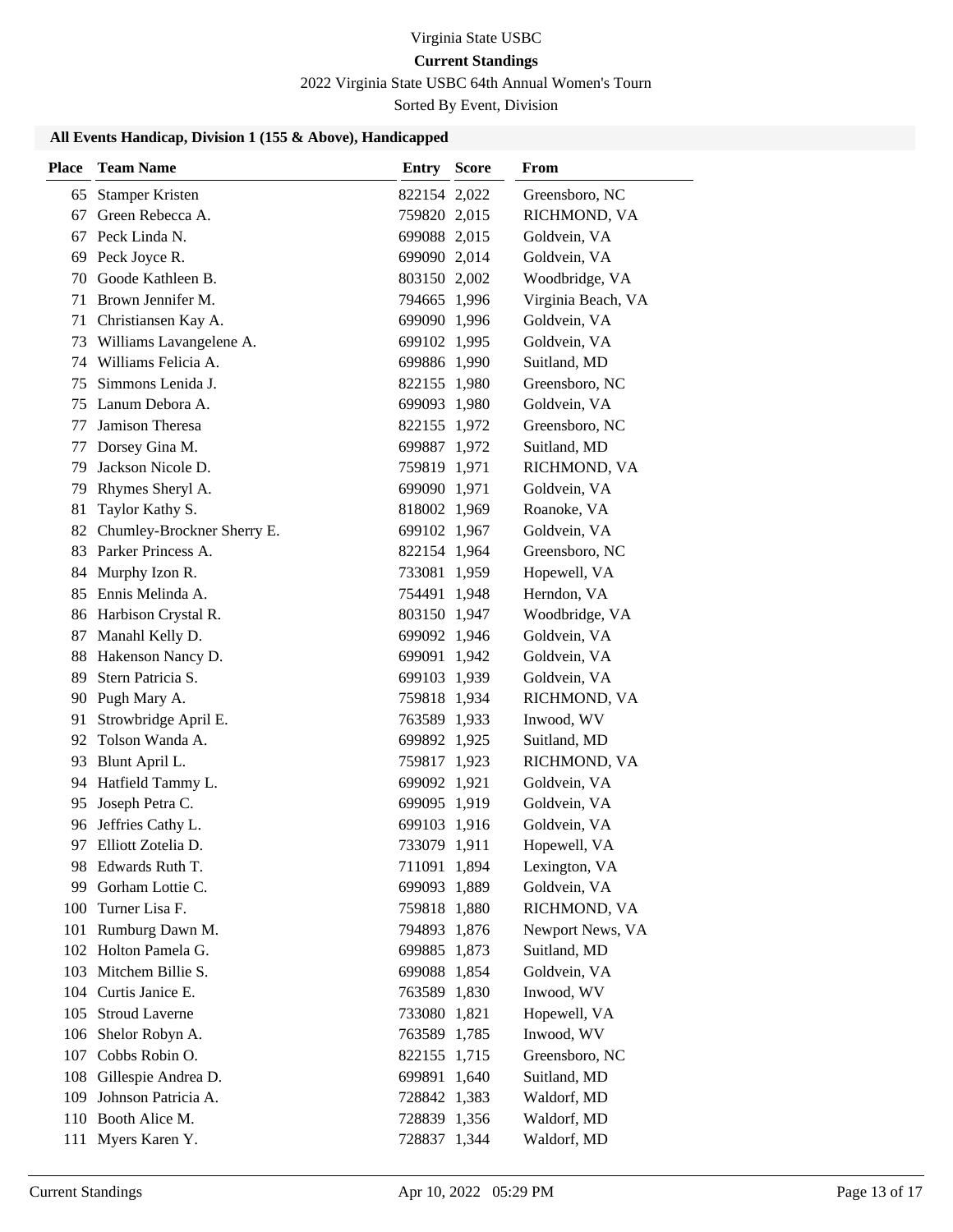2022 Virginia State USBC 64th Annual Women's Tourn

Sorted By Event, Division

#### **All Events Handicap, Division 1 (155 & Above), Handicapped**

| <b>Place</b> Team Name | <b>Entry Score</b> | From                |
|------------------------|--------------------|---------------------|
| 112 Taylor Kathleen M. | 728839 1,339       | Waldorf, MD         |
| 113 Butler Kimberly M. | 728838 1,313       | Waldorf, MD         |
| 114 Jones Eldeana M.   | 740807 1,280       | Chesapeake, VA      |
| 115 Bland Wanda B.     | 823573 701         | S. Chesterfield, VA |

#### **All Events Handicap, Division 2 (154 & Below), Handicapped**

| <b>Place</b> | <b>Team Name</b>              | <b>Entry</b> | <b>Score</b> | From                 |
|--------------|-------------------------------|--------------|--------------|----------------------|
|              | 1 Ramey Ashley L.             | 699884 2,575 |              | Suitland, MD         |
|              | 2 Petty Tracy                 | 699100 2,406 |              | Goldvein, VA         |
| 3            | Harrison Lorraine B.          | 699894 2,401 |              | Suitland, MD         |
| 4            | Caine Wilda                   | 699887 2,363 |              | Suitland, MD         |
| 5            | Kifer Jannette E.             | 699102 2,314 |              | Goldvein, VA         |
| 6            | Leeper Shana R.               | 733081 2,299 |              | Hopewell, VA         |
| 7            | Giles Cindy A.                | 699100 2,281 |              | Goldvein, VA         |
| 8            | Hansen Shelly M.              | 699092 2,231 |              | Goldvein, VA         |
|              | 8 Williams Maythis A.         | 699886 2,231 |              | Suitland, MD         |
|              | 10 Midkiff Crystal M.         | 818073 2,228 |              | Covington, VA        |
| 11           | Hollins Michelle R.           | 699888 2,227 |              | Suitland, MD         |
| 12           | <b>Brown Dana</b>             | 699100 2,214 |              | Goldvein, VA         |
|              | 13 Colding Tina L.            | 699892 2,209 |              | Suitland, MD         |
| 14           | Shaw Taysha L.                | 842246 2,206 |              | Laurel, MD           |
| 15           | Jackson Deborah               | 749772 2,205 |              | Oxon Hill, MD        |
|              | 16 Sale Jennifer L.           | 818009 2,201 |              | Mechanicsville, VA   |
|              | 17 Daniel Rebecca P.          | 699098 2,199 |              | Goldvein, VA         |
|              | 18 Chiles Sarah E.            | 798451 2,190 |              | Burboursville, VA    |
|              | 19 Hall Shirley P.            | 820058 2,187 |              | District Heights, MD |
| 20           | Taylor-Jones Sandra E.        | 699894 2,178 |              | Suitland, MD         |
| 21           | Crisman Brenda M.             | 763588 2,175 |              | Inwood, WV           |
|              | 22 Roach Verna M.             | 720095 2,173 |              | Petersburg, VA       |
| 23           | Molnar Pamela J.              | 699101 2,171 |              | Goldvein, VA         |
| 23           | Staten Lillian M.             | 820058 2,171 |              | District Heights, MD |
|              | 25 Garrett-Acors Mersheila C. | 699890 2,166 |              | Suitland, MD         |
|              | 25 Ramey Virginia M.          | 742116 2,166 |              | Christiansburg, VA   |
| 27           | Morris Christine N.           | 699092 2,165 |              | Goldvein, VA         |
|              | 28 Briscoe Patricia B.        | 699893 2,159 |              | Suitland, MD         |
|              | 28 Nelson Shirley A.          | 699894 2,159 |              | Suitland, MD         |
|              | 28 Latimore Patricia M.       | 699884 2,159 |              | Suitland, MD         |
| 31           | Jessie Rebecca H.             | 765616 2,158 |              | Mascot, VA           |
|              | 32 Watson Josie F.            | 699093 2,156 |              | Goldvein, VA         |
|              | 33 Kebere Toeke'Shea A.       | 742159 2,155 |              | Fort Washington, MD  |
|              | 33 Green Yoketa I.            | 699884 2,155 |              | Suitland, MD         |
| 35           | Buchanan Elizabeth W.         | 699096 2,148 |              | Goldvein, VA         |
|              | 36 Harris Janelle S.          | 818009 2,138 |              | Mechanicsville, VA   |
| 37           | Taylor Barbara J.             | 759845 2,137 |              | Lanham, MD           |
| 38           | Johnson Corlitta R.           | 742159 2,135 |              | Fort Washington, MD  |
|              | 38 Barnette Keshia M.         | 759819 2,135 |              | RICHMOND, VA         |
|              | 40 Bulow Dianne M.            | 699097 2,134 |              | Goldvein, VA         |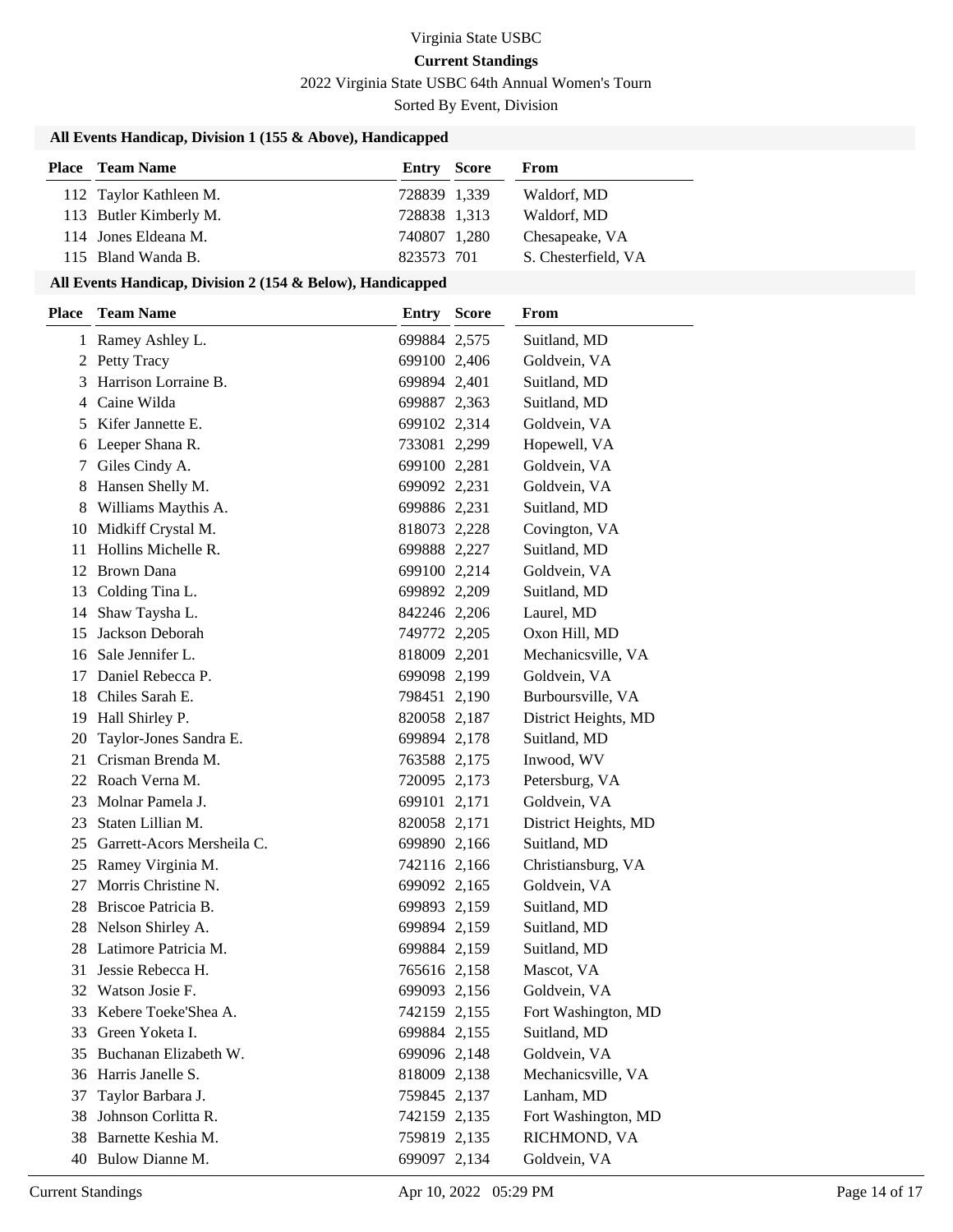# 2022 Virginia State USBC 64th Annual Women's Tourn

Sorted By Event, Division

#### **All Events Handicap, Division 2 (154 & Below), Handicapped**

| <b>Place</b> | <b>Team Name</b>               | Entry        | <b>Score</b> | From                |
|--------------|--------------------------------|--------------|--------------|---------------------|
|              | 41 Mathews Phyllis A.          | 699101 2,126 |              | Goldvein, VA        |
|              | 42 Ratliff Kanoa A.            | 768564 2,115 |              | Midland, VA         |
|              | 42 Will Virginia K             | 711091 2,115 |              | Lexington, VA       |
| 44           | Schiavone Lillian A.           | 759819 2,111 |              | RICHMOND, VA        |
| 45           | Queen Karen S.                 | 699886 2,108 |              | Suitland, MD        |
| 45           | Scartz Rita A.                 | 699095 2,108 |              | Goldvein, VA        |
| 47           | <b>Pittinger Adrienne</b>      | 794893 2,105 |              | Newport News, VA    |
| 48           | Ullman Carrie A.               | 699089 2,102 |              | Goldvein, VA        |
| 49           | Martin Bobbie J.               | 765616 2,099 |              | Mascot, VA          |
| 50           | Stephan Virginia A.            | 699097 2,098 |              | Goldvein, VA        |
| 51           | Gray Lita F.                   | 699890 2,095 |              | Suitland, MD        |
| 51           | Funderburk Linda A.            | 759845 2,095 |              | Lanham, MD          |
| 51           | McDaniel Theresa L.            | 740807 2,095 |              | Chesapeake, VA      |
|              | 54 Layton Betty                | 818073 2,092 |              | Covington, VA       |
|              | 55 Crump Tasha L.              | 759820 2,091 |              | RICHMOND, VA        |
|              | 56 Morrison Deanna N.          | 733079 2,085 |              | Hopewell, VA        |
|              | 56 DeWoody Shirley J.          | 789069 2,085 |              | Chesapeake, VA      |
|              | 58 Harden Ursula A.            | 699887 2,084 |              | Suitland, MD        |
| 59.          | Stone Wandra E.                | 699888 2,077 |              | Suitland, MD        |
| 60           | Paulovich Virginia B.          | 789069 2,076 |              | Chesapeake, VA      |
| 60           | Tousignant Jana M.             | 754491 2,076 |              | Herndon, VA         |
|              | 62 Coleman Alice M.            | 733081 2,075 |              | Hopewell, VA        |
|              | 62 Williams-Hampton Phyllis A. | 742159 2,075 |              | Fort Washington, MD |
| 64           | Jaco Patricia A.               | 699098 2,074 |              | Goldvein, VA        |
| 65           | Goff Donna                     | 818073 2,072 |              | Covington, VA       |
| 66           | Garrett Betty Jo               | 711091 2,069 |              | Lexington, VA       |
| 67           | <b>McOsker Vanessa</b>         | 699100 2,068 |              | Goldvein, VA        |
| 67           | Alexander Janet R.             | 699096 2,068 |              | Goldvein, VA        |
| 69           | Ross Beverly W.                | 699894 2,066 |              | Suitland, MD        |
| 70           | Brookman Barbara A.            | 699088 2,063 |              | Goldvein, VA        |
| 71           | Crowder Brooke A.              | 818094 2,060 |              | Covington, VA       |
| 71           | Gravely Therese L.             | 759853 2,060 |              | Yorktown, VA        |
| 73.          | Gathers Ruth E.                | 699890 2,057 |              | Suitland, MD        |
| 74           | Chronister Judy C.             | 699089 2,056 |              | Goldvein, VA        |
| 75           | Thomas Patricia A.             | 818009 2,055 |              | Mechanicsville, VA  |
| 76           | Ferrer Carol L.                | 768564 2,054 |              | Midland, VA         |
| 77           | Jackson Phyllis V.             | 754491 2,053 |              | Herndon, VA         |
| 78           | Newton Sheri C.                | 742116 2,052 |              | Christiansburg, VA  |
| 79           | Hudson Lucretia J.             | 699089 2,051 |              | Goldvein, VA        |
| 80           | Parham Diane H.                | 733080 2,050 |              | Hopewell, VA        |
| 81           | Kinnear Renee A.               | 768564 2,047 |              | Midland, VA         |
|              | 82 Powell-Lee Patricia A.      | 742159 2,046 |              | Fort Washington, MD |
| 83           | Smithers Brenda S.             | 818073 2,043 |              | Covington, VA       |
| 83           | Smith Donna M.                 | 699095 2,043 |              | Goldvein, VA        |
| 85           | Knost Cheryl L.                | 742116 2,041 |              | Christiansburg, VA  |
|              | 86 Schlosser Linda D.          | 699098 2,038 |              | Goldvein, VA        |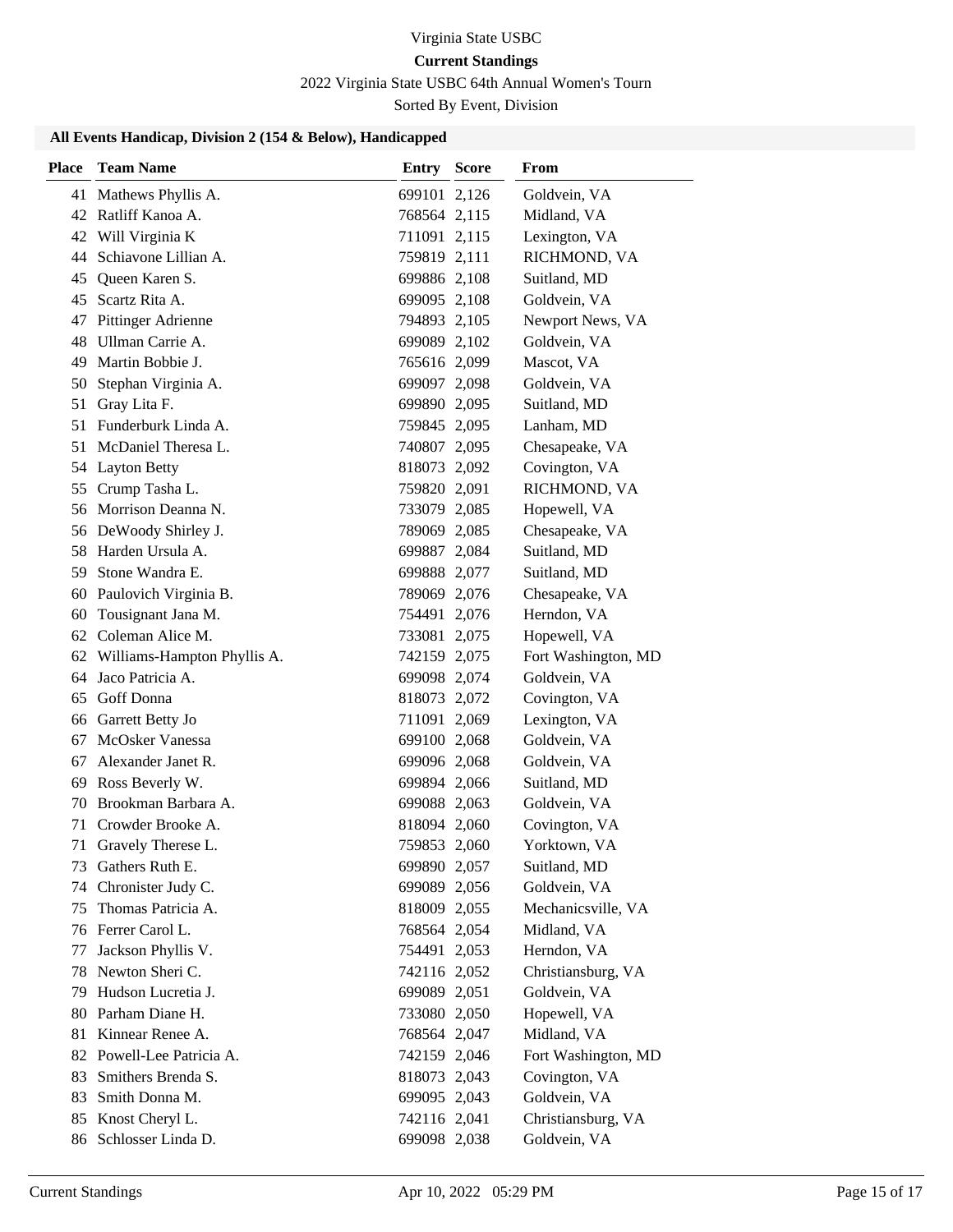# 2022 Virginia State USBC 64th Annual Women's Tourn

Sorted By Event, Division

#### **All Events Handicap, Division 2 (154 & Below), Handicapped**

| 87<br>Smith Anne H.<br>768564 2,026<br>Midland, VA<br>Thomas Robbie K.<br>87<br>765623 2,026<br>Clifton Forge, VA<br>Midgett Glennis<br>89<br>733079 2,024<br>Hopewell, VA<br><b>Adams</b> Doreen<br>90<br>Goldvein, VA<br>699101 2,018<br>91 Hunt Annie L.<br>Oxon Hill, MD<br>749772 2,015<br>92 Dowling Sheilane P.<br>794893 2,013<br>Newport News, VA<br>93 Bayliss Margaret A.<br>Inwood, WV<br>763588 2,012<br>Bigbie Diane L.<br>765616 2,011<br>Mascot, VA<br>94<br>95 LaPointe Geana M.<br>Yorktown, VA<br>759853 2,010<br>96 Lucas Terry M.<br>699098 2,008<br>Goldvein, VA<br>97 Dorsey Sylvia E.<br>Goldvein, VA<br>699097 2,004<br>98 McLaughlin Doris C.<br>Covington, VA<br>818094 1,997<br>Carroll Jacqueline A.<br>Goldvein, VA<br>99<br>699097 1,995<br>100 Campion Joan J.<br>Goldvein, VA<br>699099 1,992<br>Thomas Brenda S.<br>101<br>Suitland, MD<br>699889 1,988<br>102 Bailey Jacqueline H.<br>Oxon Hill, MD<br>749772 1,987<br>102 Butler Angela L.<br>Lanham, MD<br>759845 1,987<br>104 Fellhauer Janet J.<br>Mechanicsville, VA<br>818009 1,983<br>105 Nelson Carol L.<br>Burboursville, VA<br>798451 1,981<br>106 Clover Patricia O.<br>820058 1,980<br>District Heights, MD<br>107 Bender Susan A.<br>Yorktown, VA<br>759853 1,975<br>108 Goode Denita D.<br>Woodbridge, VA<br>803150 1,964<br>109 Boykins Ethel D.<br>740807 1,962<br>Chesapeake, VA<br>Taylor Racquel Y.<br>RICHMOND, VA<br>110<br>759820 1,959<br>Craig Rozinia E.<br>Suitland, MD<br>111<br>699884 1,957<br>112 Eure-Robinson Patience<br>Chesapeake, VA<br>740807 1,947<br>113 Baucum Cliftina<br>759845 1,940<br>Lanham, MD<br>114 Leach Kimberly A.<br>699891 1,929<br>Suitland, MD<br>115 McDaniel Jo Ann<br>711091 1,925<br>Lexington, VA<br>116 Hayslett Dorothy B.<br>Covington, VA<br>818094 1,922<br>Young Penny<br>699099 1,919<br>Goldvein, VA<br>117<br>118 Yuengert Teresa<br>699101 1,914<br>Goldvein, VA<br>119 Leach-Giles Angela P.<br>699891 1,893<br>Suitland, MD<br>120 Chambers Glenda L.<br>699089 1,883<br>Goldvein, VA<br>121 Smestad Kathy J.<br>Clifton Forge, VA<br>765623 1,869<br>122 Stroman Cordelia O.<br>699892 1,867<br>Suitland, MD<br>123 DeCerbo Bonnie E.<br>Goldvein, VA<br>699091 1,842<br>124 Dyson Lorraine L.<br>Waldorf, MD<br>728837 1,465<br>125<br>Jenifer Judy A.<br>728840 1,461<br>Waldorf, MD<br>126 Lombardi Gae M.<br>Goldvein, VA<br>699099 1,417<br>127 McKenzie Kathy B.<br>728842 1,404<br>Waldorf, MD<br>Johnson Thelma E.<br>728840 1,394<br>Waldorf, MD<br>128<br>129 Ford Lisa M.<br>728837 1,393<br>Waldorf, MD<br>130 Milstead Veronica E.<br>728838 1,376<br>Waldorf, MD<br>131 Johnson Terrey E.<br>Waldorf, MD<br>728842 1,372<br>132 Brown Sharon A.<br>728840 1,366 | <b>Place</b> | <b>Team Name</b> | <b>Entry Score</b> | From        |
|--------------------------------------------------------------------------------------------------------------------------------------------------------------------------------------------------------------------------------------------------------------------------------------------------------------------------------------------------------------------------------------------------------------------------------------------------------------------------------------------------------------------------------------------------------------------------------------------------------------------------------------------------------------------------------------------------------------------------------------------------------------------------------------------------------------------------------------------------------------------------------------------------------------------------------------------------------------------------------------------------------------------------------------------------------------------------------------------------------------------------------------------------------------------------------------------------------------------------------------------------------------------------------------------------------------------------------------------------------------------------------------------------------------------------------------------------------------------------------------------------------------------------------------------------------------------------------------------------------------------------------------------------------------------------------------------------------------------------------------------------------------------------------------------------------------------------------------------------------------------------------------------------------------------------------------------------------------------------------------------------------------------------------------------------------------------------------------------------------------------------------------------------------------------------------------------------------------------------------------------------------------------------------------------------------------------------------------------------------------------------------------------------------------------------------------------------------------------------------------------------------------------------------------------------------------------------------------------------------------------------------------------------------------------------------------------------------------------------------------------|--------------|------------------|--------------------|-------------|
|                                                                                                                                                                                                                                                                                                                                                                                                                                                                                                                                                                                                                                                                                                                                                                                                                                                                                                                                                                                                                                                                                                                                                                                                                                                                                                                                                                                                                                                                                                                                                                                                                                                                                                                                                                                                                                                                                                                                                                                                                                                                                                                                                                                                                                                                                                                                                                                                                                                                                                                                                                                                                                                                                                                                            |              |                  |                    |             |
|                                                                                                                                                                                                                                                                                                                                                                                                                                                                                                                                                                                                                                                                                                                                                                                                                                                                                                                                                                                                                                                                                                                                                                                                                                                                                                                                                                                                                                                                                                                                                                                                                                                                                                                                                                                                                                                                                                                                                                                                                                                                                                                                                                                                                                                                                                                                                                                                                                                                                                                                                                                                                                                                                                                                            |              |                  |                    |             |
|                                                                                                                                                                                                                                                                                                                                                                                                                                                                                                                                                                                                                                                                                                                                                                                                                                                                                                                                                                                                                                                                                                                                                                                                                                                                                                                                                                                                                                                                                                                                                                                                                                                                                                                                                                                                                                                                                                                                                                                                                                                                                                                                                                                                                                                                                                                                                                                                                                                                                                                                                                                                                                                                                                                                            |              |                  |                    |             |
|                                                                                                                                                                                                                                                                                                                                                                                                                                                                                                                                                                                                                                                                                                                                                                                                                                                                                                                                                                                                                                                                                                                                                                                                                                                                                                                                                                                                                                                                                                                                                                                                                                                                                                                                                                                                                                                                                                                                                                                                                                                                                                                                                                                                                                                                                                                                                                                                                                                                                                                                                                                                                                                                                                                                            |              |                  |                    |             |
|                                                                                                                                                                                                                                                                                                                                                                                                                                                                                                                                                                                                                                                                                                                                                                                                                                                                                                                                                                                                                                                                                                                                                                                                                                                                                                                                                                                                                                                                                                                                                                                                                                                                                                                                                                                                                                                                                                                                                                                                                                                                                                                                                                                                                                                                                                                                                                                                                                                                                                                                                                                                                                                                                                                                            |              |                  |                    |             |
|                                                                                                                                                                                                                                                                                                                                                                                                                                                                                                                                                                                                                                                                                                                                                                                                                                                                                                                                                                                                                                                                                                                                                                                                                                                                                                                                                                                                                                                                                                                                                                                                                                                                                                                                                                                                                                                                                                                                                                                                                                                                                                                                                                                                                                                                                                                                                                                                                                                                                                                                                                                                                                                                                                                                            |              |                  |                    |             |
|                                                                                                                                                                                                                                                                                                                                                                                                                                                                                                                                                                                                                                                                                                                                                                                                                                                                                                                                                                                                                                                                                                                                                                                                                                                                                                                                                                                                                                                                                                                                                                                                                                                                                                                                                                                                                                                                                                                                                                                                                                                                                                                                                                                                                                                                                                                                                                                                                                                                                                                                                                                                                                                                                                                                            |              |                  |                    |             |
|                                                                                                                                                                                                                                                                                                                                                                                                                                                                                                                                                                                                                                                                                                                                                                                                                                                                                                                                                                                                                                                                                                                                                                                                                                                                                                                                                                                                                                                                                                                                                                                                                                                                                                                                                                                                                                                                                                                                                                                                                                                                                                                                                                                                                                                                                                                                                                                                                                                                                                                                                                                                                                                                                                                                            |              |                  |                    |             |
|                                                                                                                                                                                                                                                                                                                                                                                                                                                                                                                                                                                                                                                                                                                                                                                                                                                                                                                                                                                                                                                                                                                                                                                                                                                                                                                                                                                                                                                                                                                                                                                                                                                                                                                                                                                                                                                                                                                                                                                                                                                                                                                                                                                                                                                                                                                                                                                                                                                                                                                                                                                                                                                                                                                                            |              |                  |                    |             |
|                                                                                                                                                                                                                                                                                                                                                                                                                                                                                                                                                                                                                                                                                                                                                                                                                                                                                                                                                                                                                                                                                                                                                                                                                                                                                                                                                                                                                                                                                                                                                                                                                                                                                                                                                                                                                                                                                                                                                                                                                                                                                                                                                                                                                                                                                                                                                                                                                                                                                                                                                                                                                                                                                                                                            |              |                  |                    |             |
|                                                                                                                                                                                                                                                                                                                                                                                                                                                                                                                                                                                                                                                                                                                                                                                                                                                                                                                                                                                                                                                                                                                                                                                                                                                                                                                                                                                                                                                                                                                                                                                                                                                                                                                                                                                                                                                                                                                                                                                                                                                                                                                                                                                                                                                                                                                                                                                                                                                                                                                                                                                                                                                                                                                                            |              |                  |                    |             |
|                                                                                                                                                                                                                                                                                                                                                                                                                                                                                                                                                                                                                                                                                                                                                                                                                                                                                                                                                                                                                                                                                                                                                                                                                                                                                                                                                                                                                                                                                                                                                                                                                                                                                                                                                                                                                                                                                                                                                                                                                                                                                                                                                                                                                                                                                                                                                                                                                                                                                                                                                                                                                                                                                                                                            |              |                  |                    |             |
|                                                                                                                                                                                                                                                                                                                                                                                                                                                                                                                                                                                                                                                                                                                                                                                                                                                                                                                                                                                                                                                                                                                                                                                                                                                                                                                                                                                                                                                                                                                                                                                                                                                                                                                                                                                                                                                                                                                                                                                                                                                                                                                                                                                                                                                                                                                                                                                                                                                                                                                                                                                                                                                                                                                                            |              |                  |                    |             |
|                                                                                                                                                                                                                                                                                                                                                                                                                                                                                                                                                                                                                                                                                                                                                                                                                                                                                                                                                                                                                                                                                                                                                                                                                                                                                                                                                                                                                                                                                                                                                                                                                                                                                                                                                                                                                                                                                                                                                                                                                                                                                                                                                                                                                                                                                                                                                                                                                                                                                                                                                                                                                                                                                                                                            |              |                  |                    |             |
|                                                                                                                                                                                                                                                                                                                                                                                                                                                                                                                                                                                                                                                                                                                                                                                                                                                                                                                                                                                                                                                                                                                                                                                                                                                                                                                                                                                                                                                                                                                                                                                                                                                                                                                                                                                                                                                                                                                                                                                                                                                                                                                                                                                                                                                                                                                                                                                                                                                                                                                                                                                                                                                                                                                                            |              |                  |                    |             |
|                                                                                                                                                                                                                                                                                                                                                                                                                                                                                                                                                                                                                                                                                                                                                                                                                                                                                                                                                                                                                                                                                                                                                                                                                                                                                                                                                                                                                                                                                                                                                                                                                                                                                                                                                                                                                                                                                                                                                                                                                                                                                                                                                                                                                                                                                                                                                                                                                                                                                                                                                                                                                                                                                                                                            |              |                  |                    |             |
|                                                                                                                                                                                                                                                                                                                                                                                                                                                                                                                                                                                                                                                                                                                                                                                                                                                                                                                                                                                                                                                                                                                                                                                                                                                                                                                                                                                                                                                                                                                                                                                                                                                                                                                                                                                                                                                                                                                                                                                                                                                                                                                                                                                                                                                                                                                                                                                                                                                                                                                                                                                                                                                                                                                                            |              |                  |                    |             |
|                                                                                                                                                                                                                                                                                                                                                                                                                                                                                                                                                                                                                                                                                                                                                                                                                                                                                                                                                                                                                                                                                                                                                                                                                                                                                                                                                                                                                                                                                                                                                                                                                                                                                                                                                                                                                                                                                                                                                                                                                                                                                                                                                                                                                                                                                                                                                                                                                                                                                                                                                                                                                                                                                                                                            |              |                  |                    |             |
|                                                                                                                                                                                                                                                                                                                                                                                                                                                                                                                                                                                                                                                                                                                                                                                                                                                                                                                                                                                                                                                                                                                                                                                                                                                                                                                                                                                                                                                                                                                                                                                                                                                                                                                                                                                                                                                                                                                                                                                                                                                                                                                                                                                                                                                                                                                                                                                                                                                                                                                                                                                                                                                                                                                                            |              |                  |                    |             |
|                                                                                                                                                                                                                                                                                                                                                                                                                                                                                                                                                                                                                                                                                                                                                                                                                                                                                                                                                                                                                                                                                                                                                                                                                                                                                                                                                                                                                                                                                                                                                                                                                                                                                                                                                                                                                                                                                                                                                                                                                                                                                                                                                                                                                                                                                                                                                                                                                                                                                                                                                                                                                                                                                                                                            |              |                  |                    |             |
|                                                                                                                                                                                                                                                                                                                                                                                                                                                                                                                                                                                                                                                                                                                                                                                                                                                                                                                                                                                                                                                                                                                                                                                                                                                                                                                                                                                                                                                                                                                                                                                                                                                                                                                                                                                                                                                                                                                                                                                                                                                                                                                                                                                                                                                                                                                                                                                                                                                                                                                                                                                                                                                                                                                                            |              |                  |                    |             |
|                                                                                                                                                                                                                                                                                                                                                                                                                                                                                                                                                                                                                                                                                                                                                                                                                                                                                                                                                                                                                                                                                                                                                                                                                                                                                                                                                                                                                                                                                                                                                                                                                                                                                                                                                                                                                                                                                                                                                                                                                                                                                                                                                                                                                                                                                                                                                                                                                                                                                                                                                                                                                                                                                                                                            |              |                  |                    |             |
|                                                                                                                                                                                                                                                                                                                                                                                                                                                                                                                                                                                                                                                                                                                                                                                                                                                                                                                                                                                                                                                                                                                                                                                                                                                                                                                                                                                                                                                                                                                                                                                                                                                                                                                                                                                                                                                                                                                                                                                                                                                                                                                                                                                                                                                                                                                                                                                                                                                                                                                                                                                                                                                                                                                                            |              |                  |                    |             |
|                                                                                                                                                                                                                                                                                                                                                                                                                                                                                                                                                                                                                                                                                                                                                                                                                                                                                                                                                                                                                                                                                                                                                                                                                                                                                                                                                                                                                                                                                                                                                                                                                                                                                                                                                                                                                                                                                                                                                                                                                                                                                                                                                                                                                                                                                                                                                                                                                                                                                                                                                                                                                                                                                                                                            |              |                  |                    |             |
|                                                                                                                                                                                                                                                                                                                                                                                                                                                                                                                                                                                                                                                                                                                                                                                                                                                                                                                                                                                                                                                                                                                                                                                                                                                                                                                                                                                                                                                                                                                                                                                                                                                                                                                                                                                                                                                                                                                                                                                                                                                                                                                                                                                                                                                                                                                                                                                                                                                                                                                                                                                                                                                                                                                                            |              |                  |                    |             |
|                                                                                                                                                                                                                                                                                                                                                                                                                                                                                                                                                                                                                                                                                                                                                                                                                                                                                                                                                                                                                                                                                                                                                                                                                                                                                                                                                                                                                                                                                                                                                                                                                                                                                                                                                                                                                                                                                                                                                                                                                                                                                                                                                                                                                                                                                                                                                                                                                                                                                                                                                                                                                                                                                                                                            |              |                  |                    |             |
|                                                                                                                                                                                                                                                                                                                                                                                                                                                                                                                                                                                                                                                                                                                                                                                                                                                                                                                                                                                                                                                                                                                                                                                                                                                                                                                                                                                                                                                                                                                                                                                                                                                                                                                                                                                                                                                                                                                                                                                                                                                                                                                                                                                                                                                                                                                                                                                                                                                                                                                                                                                                                                                                                                                                            |              |                  |                    |             |
|                                                                                                                                                                                                                                                                                                                                                                                                                                                                                                                                                                                                                                                                                                                                                                                                                                                                                                                                                                                                                                                                                                                                                                                                                                                                                                                                                                                                                                                                                                                                                                                                                                                                                                                                                                                                                                                                                                                                                                                                                                                                                                                                                                                                                                                                                                                                                                                                                                                                                                                                                                                                                                                                                                                                            |              |                  |                    |             |
|                                                                                                                                                                                                                                                                                                                                                                                                                                                                                                                                                                                                                                                                                                                                                                                                                                                                                                                                                                                                                                                                                                                                                                                                                                                                                                                                                                                                                                                                                                                                                                                                                                                                                                                                                                                                                                                                                                                                                                                                                                                                                                                                                                                                                                                                                                                                                                                                                                                                                                                                                                                                                                                                                                                                            |              |                  |                    |             |
|                                                                                                                                                                                                                                                                                                                                                                                                                                                                                                                                                                                                                                                                                                                                                                                                                                                                                                                                                                                                                                                                                                                                                                                                                                                                                                                                                                                                                                                                                                                                                                                                                                                                                                                                                                                                                                                                                                                                                                                                                                                                                                                                                                                                                                                                                                                                                                                                                                                                                                                                                                                                                                                                                                                                            |              |                  |                    |             |
|                                                                                                                                                                                                                                                                                                                                                                                                                                                                                                                                                                                                                                                                                                                                                                                                                                                                                                                                                                                                                                                                                                                                                                                                                                                                                                                                                                                                                                                                                                                                                                                                                                                                                                                                                                                                                                                                                                                                                                                                                                                                                                                                                                                                                                                                                                                                                                                                                                                                                                                                                                                                                                                                                                                                            |              |                  |                    |             |
|                                                                                                                                                                                                                                                                                                                                                                                                                                                                                                                                                                                                                                                                                                                                                                                                                                                                                                                                                                                                                                                                                                                                                                                                                                                                                                                                                                                                                                                                                                                                                                                                                                                                                                                                                                                                                                                                                                                                                                                                                                                                                                                                                                                                                                                                                                                                                                                                                                                                                                                                                                                                                                                                                                                                            |              |                  |                    |             |
|                                                                                                                                                                                                                                                                                                                                                                                                                                                                                                                                                                                                                                                                                                                                                                                                                                                                                                                                                                                                                                                                                                                                                                                                                                                                                                                                                                                                                                                                                                                                                                                                                                                                                                                                                                                                                                                                                                                                                                                                                                                                                                                                                                                                                                                                                                                                                                                                                                                                                                                                                                                                                                                                                                                                            |              |                  |                    |             |
|                                                                                                                                                                                                                                                                                                                                                                                                                                                                                                                                                                                                                                                                                                                                                                                                                                                                                                                                                                                                                                                                                                                                                                                                                                                                                                                                                                                                                                                                                                                                                                                                                                                                                                                                                                                                                                                                                                                                                                                                                                                                                                                                                                                                                                                                                                                                                                                                                                                                                                                                                                                                                                                                                                                                            |              |                  |                    |             |
|                                                                                                                                                                                                                                                                                                                                                                                                                                                                                                                                                                                                                                                                                                                                                                                                                                                                                                                                                                                                                                                                                                                                                                                                                                                                                                                                                                                                                                                                                                                                                                                                                                                                                                                                                                                                                                                                                                                                                                                                                                                                                                                                                                                                                                                                                                                                                                                                                                                                                                                                                                                                                                                                                                                                            |              |                  |                    |             |
|                                                                                                                                                                                                                                                                                                                                                                                                                                                                                                                                                                                                                                                                                                                                                                                                                                                                                                                                                                                                                                                                                                                                                                                                                                                                                                                                                                                                                                                                                                                                                                                                                                                                                                                                                                                                                                                                                                                                                                                                                                                                                                                                                                                                                                                                                                                                                                                                                                                                                                                                                                                                                                                                                                                                            |              |                  |                    |             |
|                                                                                                                                                                                                                                                                                                                                                                                                                                                                                                                                                                                                                                                                                                                                                                                                                                                                                                                                                                                                                                                                                                                                                                                                                                                                                                                                                                                                                                                                                                                                                                                                                                                                                                                                                                                                                                                                                                                                                                                                                                                                                                                                                                                                                                                                                                                                                                                                                                                                                                                                                                                                                                                                                                                                            |              |                  |                    |             |
|                                                                                                                                                                                                                                                                                                                                                                                                                                                                                                                                                                                                                                                                                                                                                                                                                                                                                                                                                                                                                                                                                                                                                                                                                                                                                                                                                                                                                                                                                                                                                                                                                                                                                                                                                                                                                                                                                                                                                                                                                                                                                                                                                                                                                                                                                                                                                                                                                                                                                                                                                                                                                                                                                                                                            |              |                  |                    |             |
|                                                                                                                                                                                                                                                                                                                                                                                                                                                                                                                                                                                                                                                                                                                                                                                                                                                                                                                                                                                                                                                                                                                                                                                                                                                                                                                                                                                                                                                                                                                                                                                                                                                                                                                                                                                                                                                                                                                                                                                                                                                                                                                                                                                                                                                                                                                                                                                                                                                                                                                                                                                                                                                                                                                                            |              |                  |                    |             |
|                                                                                                                                                                                                                                                                                                                                                                                                                                                                                                                                                                                                                                                                                                                                                                                                                                                                                                                                                                                                                                                                                                                                                                                                                                                                                                                                                                                                                                                                                                                                                                                                                                                                                                                                                                                                                                                                                                                                                                                                                                                                                                                                                                                                                                                                                                                                                                                                                                                                                                                                                                                                                                                                                                                                            |              |                  |                    |             |
|                                                                                                                                                                                                                                                                                                                                                                                                                                                                                                                                                                                                                                                                                                                                                                                                                                                                                                                                                                                                                                                                                                                                                                                                                                                                                                                                                                                                                                                                                                                                                                                                                                                                                                                                                                                                                                                                                                                                                                                                                                                                                                                                                                                                                                                                                                                                                                                                                                                                                                                                                                                                                                                                                                                                            |              |                  |                    |             |
|                                                                                                                                                                                                                                                                                                                                                                                                                                                                                                                                                                                                                                                                                                                                                                                                                                                                                                                                                                                                                                                                                                                                                                                                                                                                                                                                                                                                                                                                                                                                                                                                                                                                                                                                                                                                                                                                                                                                                                                                                                                                                                                                                                                                                                                                                                                                                                                                                                                                                                                                                                                                                                                                                                                                            |              |                  |                    |             |
|                                                                                                                                                                                                                                                                                                                                                                                                                                                                                                                                                                                                                                                                                                                                                                                                                                                                                                                                                                                                                                                                                                                                                                                                                                                                                                                                                                                                                                                                                                                                                                                                                                                                                                                                                                                                                                                                                                                                                                                                                                                                                                                                                                                                                                                                                                                                                                                                                                                                                                                                                                                                                                                                                                                                            |              |                  |                    |             |
|                                                                                                                                                                                                                                                                                                                                                                                                                                                                                                                                                                                                                                                                                                                                                                                                                                                                                                                                                                                                                                                                                                                                                                                                                                                                                                                                                                                                                                                                                                                                                                                                                                                                                                                                                                                                                                                                                                                                                                                                                                                                                                                                                                                                                                                                                                                                                                                                                                                                                                                                                                                                                                                                                                                                            |              |                  |                    |             |
|                                                                                                                                                                                                                                                                                                                                                                                                                                                                                                                                                                                                                                                                                                                                                                                                                                                                                                                                                                                                                                                                                                                                                                                                                                                                                                                                                                                                                                                                                                                                                                                                                                                                                                                                                                                                                                                                                                                                                                                                                                                                                                                                                                                                                                                                                                                                                                                                                                                                                                                                                                                                                                                                                                                                            |              |                  |                    | Waldorf, MD |